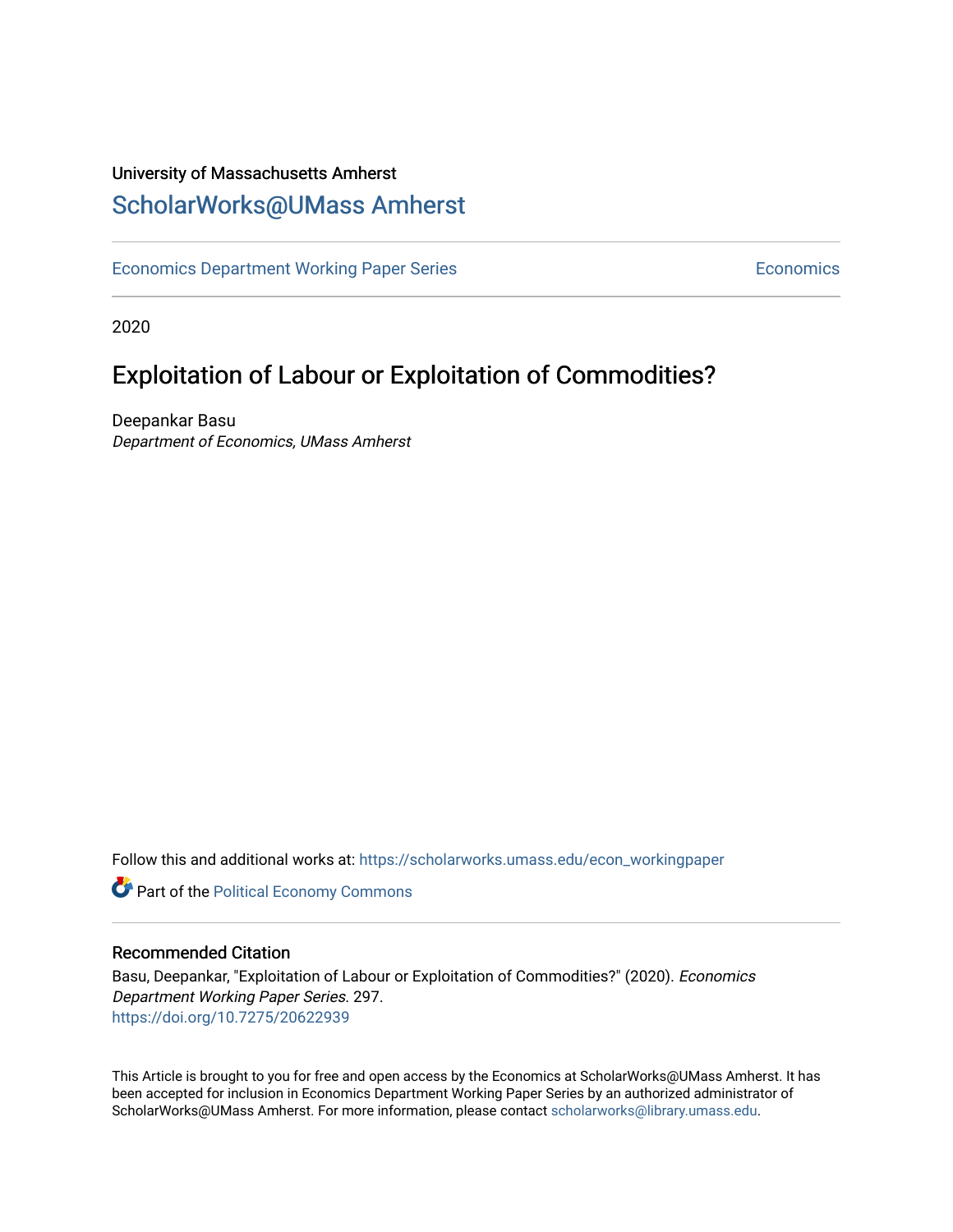# Exploitation of Labour or Exploitation of Commodities?

Deepankar Basu<sup>∗</sup>

December 13, 2020

#### Abstract

Attempts to use commodities to construct theories of value and use such value theory to claim that, in capitalism, commodities can be exploited, just like labour is, rest on two conceptual flaws: (a) failure to distinguish between labour and labour-power; and (b) failure to distinguish labour-power and other commodities. One way to avoid these conceptual mistakes is to use the labour theory of value.

Keywords: labour theory of value; generalized commodity exploitation theorem.

JEL Codes: B51.

## 1 Introduction

The Marxian labour theory of value rests on the argument that labour is the substance of value (Marx, 1992, chapter 1). In the first volume of *Capital*, Marx refined and extended the classical labour theory of value (LTV) and used it to demonstrate that capitalism rests on the exploitation of the working

<sup>∗</sup>Department of Economics, University of Massachusetts Amherst. Email: dbasu@econs.umass.edu. This paper supersedes a similar paper of mine, "Can Commodities be Substances of Value?" (UMass Economics Working Papers, 290). I would like to thank Weikai Chen, Debarshi Das, Duncan Foley, Nicholas Vrousalis, Naoki Yoshihara and two anonymous referees of this journal for helpful comments on earlier versions of this paper. The usual disclaimers apply.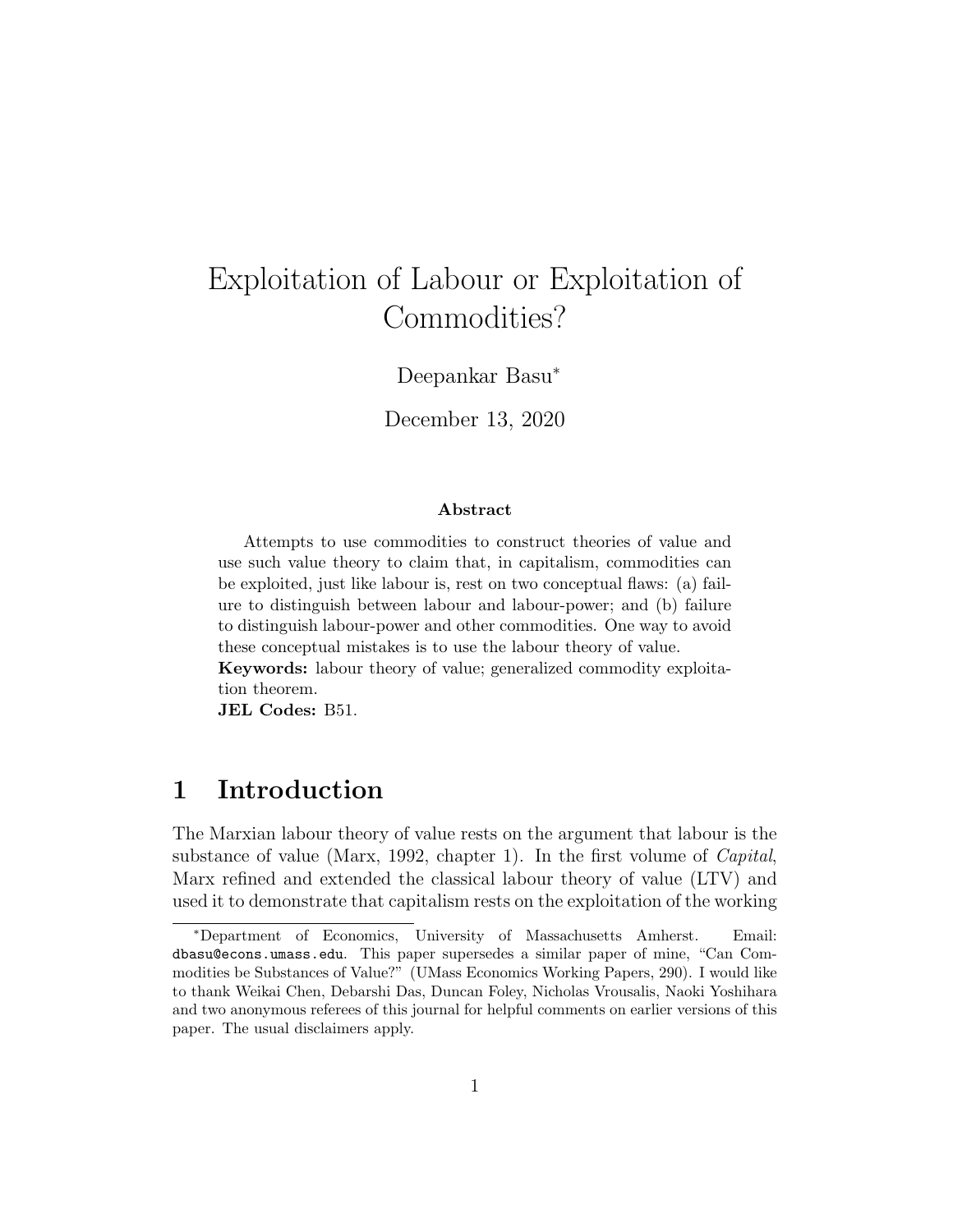class, or the exploitation of labour by capital. Marx's demonstration relied crucially on distinguishing between labour-power, the human capacity to do useful work, and labour, the actual input in the production process that arises when labour-power is used. Marx argued that what the capitalist purchases, and the worker sells, on the labour marekt is labour-power and not labour. On average, the capitalist purchases labour-power at its value and yet ends up with surplus value because the *value added by* labour-power (what the capitalist gets) is greater than the value of labour-power (what the capitalist pays for). The difference is the surplus value that is realized through the sale of commodities and distributed across capitalist society in the form of profit of enterprise, interest and rent.

An influential strand of what I will call Analytical Marxist (AM) thinking, for lack of a better term, has challenged this understanding with an argument that consists of at least two key claims: first, that any basic commodity can be used to construct a consistent value theory, where a basic commodity is understood as one which is used directly or indirectly to produce all commodities - let us call this a commodity theory of value (CTV); and second, that the basic commodity that is used to construct a CTV is exploited in a capitalist economy - let us call this a commodity exploitation theorem (CET).

The implication of the first claim is that there is nothing special in labour so far as it can be considered the substance of value. Basic commodities can as well function as a substance of value. Hence, just like we have the labour theory of value, we can also have a peanut theory of value if only we agree that peanuts are basic commodities (Gintis and Bowles, 1981, Appendix I). The implication of the second claim is even more striking. Just as labour is understood to be exploited by capital when we use a Marxian LTV, it can be equally well demonstrated that when a basic commodity is chosen as the candidate substance of value, that basic commodity is also necessarily exploited in a capitalist economy if we use a CTV (Gintis and Bowles, 1981; Roemer, 1982). Hence, labour does not have a special function to play even in a theory of exploitation (Roemer, 1982, 1985).<sup>1</sup>

In this paper, I will critically evaluate both of the above claims. The main finding of this critical scrutiny is that these claims rest on elementary

<sup>&</sup>lt;sup>1</sup>For an excellent survey of the debate on exploitation theory since the seminal contribution of Nobuo Okishio in the 1960s, see Yoshihara (2017). The second claim of the CTV is called the generalized commodity exploitation theorem by Yoshihara (2017) and the commodity exploitation theorem by Fujimoto and Fujita (2008).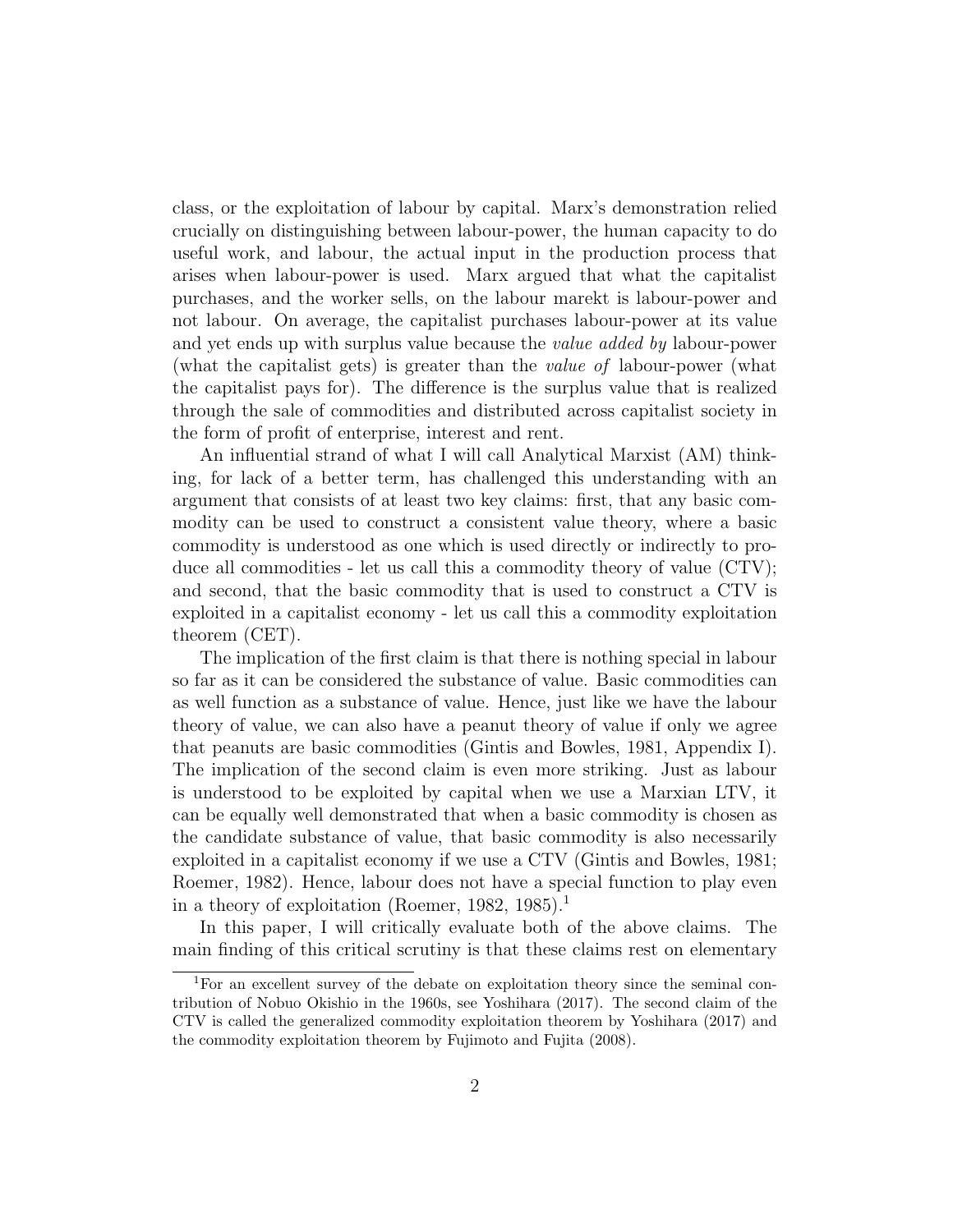conceptual flaws. The problem with the first claim is that it does not properly distinguish between labour and labour-power - a distinction that is key in Marxian political economy. The problem with the second claim is that it does not correctly distinguish between labour-power and other commodities - another key idea in Marxist economics. These flaws nullify the two claims and highlight the conceptual problems associated with attempts to construct commodity theories of value and/or to use them to advance claims about commodity exploitation. Hence, this critique, if it is valid, paves the way for reconsidering labour as the only substance of value.

The argument in this paper is related to, but also different from, earlier attempts to provide a critique of the CET. Two contributions are worth mentioning in this regard. Fujimoto and Fujita (2008) provide a refutation of the CET by arguing that the result is just a numerical representation of the productiveness of the 'complete matrix' captured by the Hawkins-Simon condition.<sup>2</sup> Such a technical condition does not have anything to do with exploitation, which is a social phenomenon, they rightly note. Yoshihara and Veneziani (2013) argue in a similar vein that exploitation should be understood in social and not in technological terms - which is what the CET does. Drawing on their previous work, they offer a new definition of exploitation that undermines the implication of the CET for exploitation theory.<sup>3</sup>

Both of these, and similar, contributions are important in that they offer critiques of the CET. In this paper, I offer a different and simpler critique of the CET. I argue that even if the notion of commodity value, as defined in Gintis and Bowles (1981) and Roemer (1982, appendix 6.1), is legitimate as a technical construct, it cannot be used to show that commodities are exploited. Trying to use the technical concept of commodity value to advance claims about the exploitation of commodities is conceptually flawed because such an attempt commits a *category error*. It attaches the surplus value generated by labour-power to a commodity like food or steel, when, in fact, such accounting cannot be justified on the basis of any logic.

I highlight the category error in AM thinking by juxtaposing two different intuitions about value. One intuition of value is what might be called an 'embodied substance of value' intuition. Using this intuition, we understand that the value of any commodity is equal to the amount of the substance of

<sup>2</sup>The so-called complete matrix is discussed below.

<sup>3</sup>For references to this literature see Yoshihara (2017).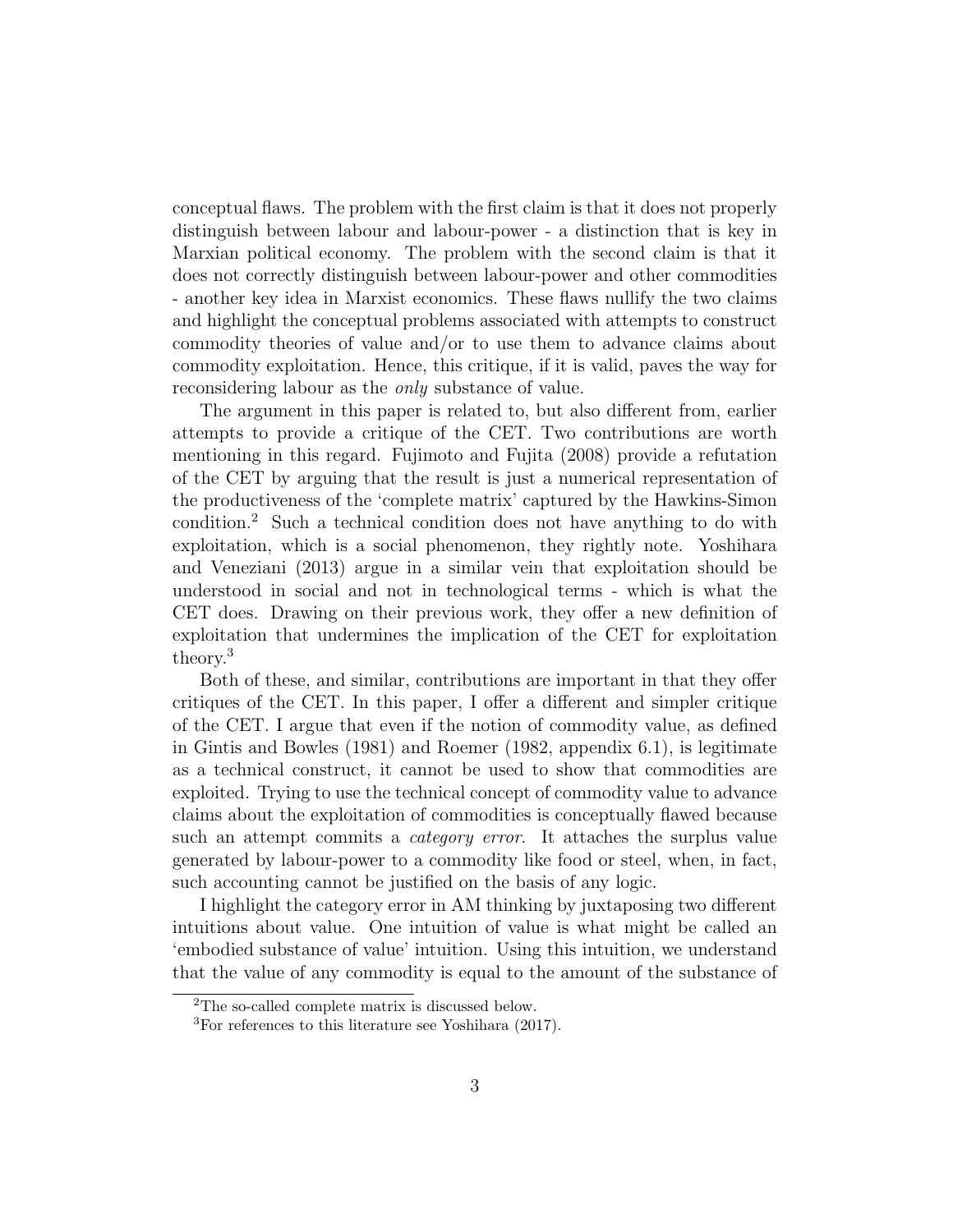value embodied in a unit of the commodity. A second intuition of value is what might be called the 'value transferred and value added' intuition. If we use this intuition, we can assert that the value of any commodity is equal to the value transferred by, and the value added by, the production inputs. In the case of the LTV, both intuitions line up; in the case of CTV, the intuitions diverge. We can only make them coincide, I argue in this paper, by committing a category error, as do scholars who try to establish that commodities can be exploited. Both Gintis and Bowles (1981) and Roemer (1982, Appendix 6.1) had worked with the first intuition of value. They had not checked whether their formulation was in line with the second intuition. That might be one reason why the category error was hidden from view in these contributions.

The rest of this paper is organized as follows: in section 2, I summarize some key propositions of the AM traditions so far as it relates to a commodity theory of value and commodity exploitation; in section 3, I argue that only labour is a basic in the AM sense; in section 4, I highlight the category error associated with propositions that claim to establish commodity exploitation; I conclude the discussion in the last section.

## 2 Summary of a Commodity Theory of Value

A key ingredient of a CTV is the notion of a 'basic'.

We define an input into production to be a *basic* if it enters directly or indirectly (via its being an input into another production input) into the production of all commodities. (Gintis and Bowles, 1981, pp. 18).

With this definition in place, the CTV can be presented in terms of four propositions (Gintis and Bowles, 1981, Appenidix I).

- Proposition 1: If the wage rate is positive, then labor is not the only basic in the economy.
- Proposition 2: Any basic commodity is a consistent basis for value theory.
- Proposition 3: Any marketed input into the production of commodities whose valorization process lies outside the site of capitalist production may have the same form of price equation as that of labor-power.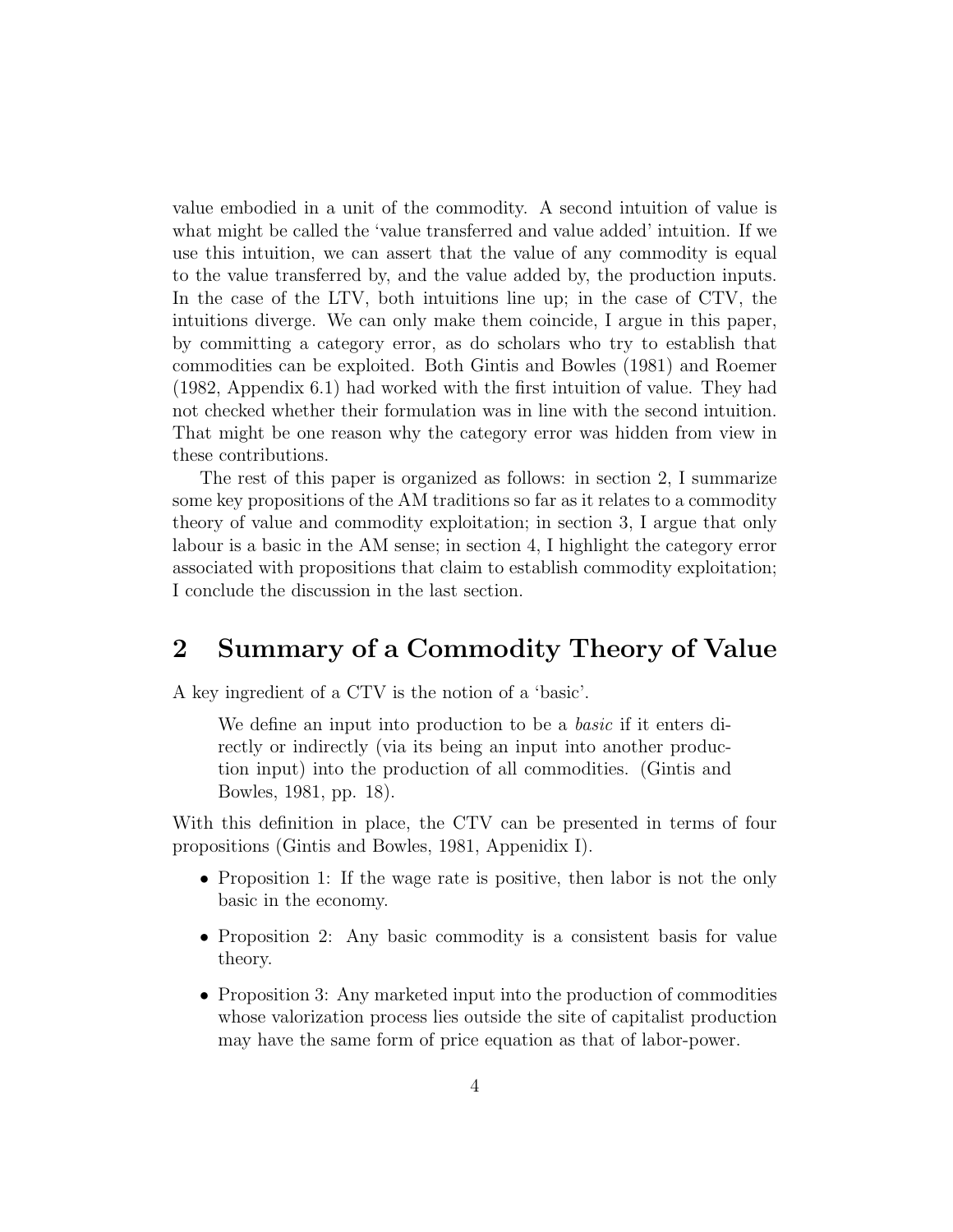• Proposition 4: Any basic resource can be considered an acceptable basis for value theory.

The first proposition attempts to show that once we abstract from the physical characteristics of commodities, labour is still not the only production input that is common to all commodities. Hence, this proposition, if correct, would nullify Marx's claim in Chapter 1, Volume I of *Capital* that labour should be considered a true basis of value because it is the only thing that is common to all commodities (considered from the perspective of production). The second proposition shows that any basic commodity can be a consistent basis for constructing a value theory. To be precise, this means that we can demonstrate the following proposition: the rate of profit is positive if and only if the basic commodity is exploited.<sup>4</sup> Since the first proposition has established that there will always be some basic (because the wage rate is bound to be positive), the two propositions, taken together, show that we can always find an alternative basis for value theory, i.e. alternative to labour. Any basic commodity can be used to construct a value theory and to show that, in a capitalist economy, existence of positive profit is equivalent to the exploitation of the basic commodity.

Following Gintis and Bowles (1981, pp. 19), if we understand the second proposition as demonstrating, further, that "the distinction between the usevalue of labour-power to the capitalist and its exchange value cannot serve to demonstrate that labour is the only proper basis for value theory", then we should look for some other respect in which labour is different from commodities and then use that to construct a value theory. One key difference that we can identify relates to the pricing of commodities. For all commodities, the price of production is the sum of the cost-price and profit (calculated with the uniform rate of profit) on the cost-price.<sup>5</sup> But the price of labourpower does not include the element of profit; its price is simply its cost-price. Proposition 3 demonstrates that any marketed input that lies outside the valorization process associated with capitalist commodity production will have the same form of price equation as labour-power. One example of such a marketed input would be land. Proposition 4 then demonstrates, in parallel to Proposition 2, that such a marketed input, e.g. land, can also form the basis of a value theory. Taken together, the third and fourth propositions

<sup>4</sup>Recall that this proposition in the case of labour is known as the Fundamental Marxian Theorem (Morishima, 1973).

 ${}^{5}$ Cost-price is the sum of constant capital and variable capital (Marx, 1993).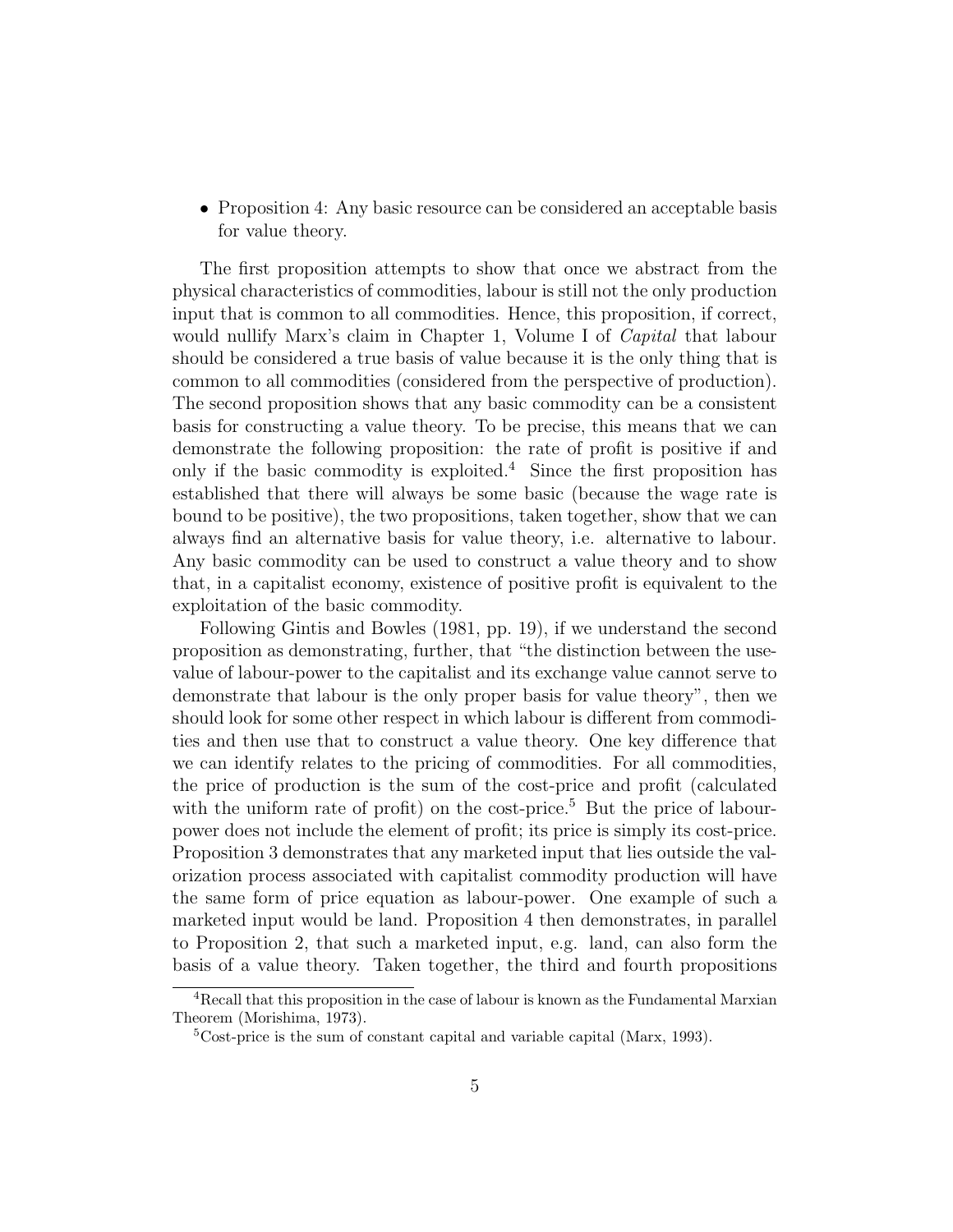show that even the "noncommodity attribute of wage labour . . . is not sufficient to justify labour as the proper basis for value theory." (Gintis and Bowles, 1981, pp. 19).

To summarize: Proposition 1 and 2 demonstrate, according to Gintis and Bowles (1981), that the unique feature of labour-power as a commodity cannot justify using labour as the only basis of value theory; Proposition 3 and 4 close off the option of turning to the noncommodity attribute of wage labour to justify the use of labour as the basis of value theory. Taken together, the four propositions demolish the claim of labour being the sole basis of a consistent theory of value and of showing that only labour is exploited in capitalism.

## 3 Elements of the Wage Bundle are not Basics

Proposition 1 is key in establishing the chain of claims captured by the four propositions given above. Hence, I will begin by carefully studying its rather simple and short proof.

We shall assume that labour is a basic input. If the wage rate is positive, then there is some commodity or resource in the wage bundle. This commodity or resource is thus indirectly embodied in any commodity produced by labour. Thus, any element of the wage bundle is also a basic. It follows that labour is not the only basic (Gintis and Bowles, 1981, pp. 19).

The key step in the proof is the following sentence: "This commodity or resource is thus indirectly embodied in any commodity produced by labour." Is this statement true? To be concrete, let us suppose that the wage bundle has a commodity called 'food'. This simply means that 'food' is consumed by the worker, i.e. 'food' is used to produce labour-power, the human capacity to do useful work. In the labour market, labour-power is sold to the capitalist for a wage. When labour-power is used, we get labour, the input into production. Thus, what is produced by 'food' and sold on the labour market is *different* from what is the input in production. This means that 'food' is not a 'basic' as defined above by Gintis and Bowles (1981). This is because 'food' is not used to produce labour. Hence, Proposition 1 is invalid.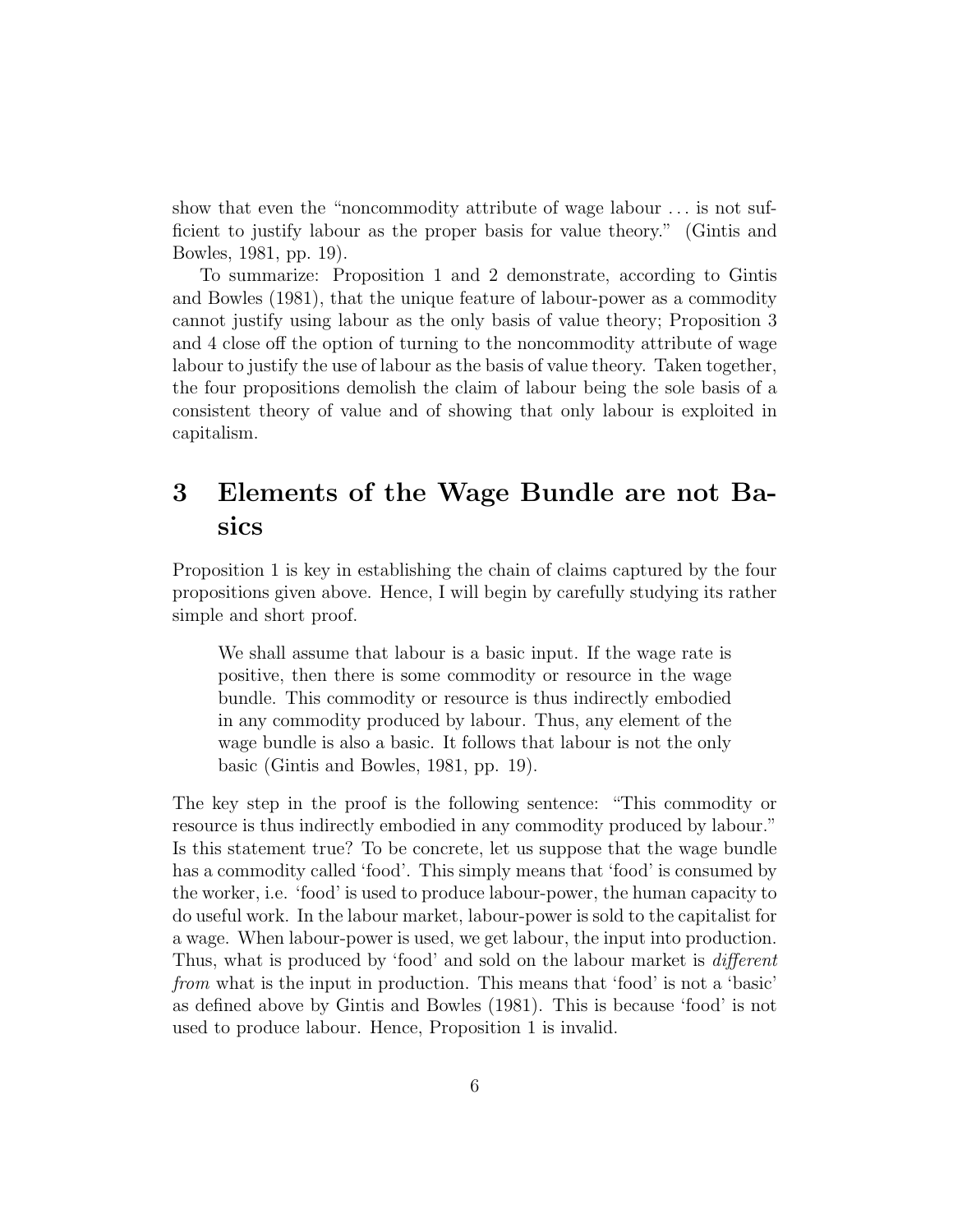The key error in the proof of Proposition 1 is the inability to distinguish between labour-power and labour. It is useful to recall that labour-power is the human capacity to do useful work; and labour is what we get when that capacity is actually used in a production process. In a capitalist society, labour-power is the commodity that is sold on the labour market, not labour. In the production process, labour-power is used and that adds labour to the objects of labour. The claim that any element of the wage bundle is a basic gives up this crucial conceptual difference between labour-power and labour.

Two further points about Proposition 1 are worth highlighting. First, the definition of a basic input in Gintis and Bowles (1981) is different from the one used by Sraffa (1960). For Sraffa,

[t]he criterion is whether a commodity enters (no matter whether directly or indirectly) into the production of *all* commodities. Those that do we shall call *basic*, and those that do not, *non*basic products. (Sraffa, 1960, pp. 6, emphasis in original).

By this definition, a basic is always a commodity; Sraffa's definition of a basic product does not include non-commodities. Hence, Sraffa's definition of a basic product is a technical property of the input-output coefficient matrix, i.e. whether the input-output coefficient matrix is irreducible (Pasinetti, 1977, pp. 104–105). Gintis and Bowles (1981) move away from Sraffa's definition and include a non-commodity, labour, in the category of a basic. The motivation for this expanded definition seems to be to subsequently argue, in Proposition 1, that any element of the wage bundle is also a basic. But as we have seen above, such an argument is invalid.<sup>6</sup>

Second, it is important to recall that classical political economists before Marx had not been able to conceptually distinguish between labour-power and labour. The inability to distinguish between labour-power and labour led to the failure of political economists before Marx to clearly understand the source of surplus value. This point was highlighted by F. Engels in his introduction to Marx's 1849 pamphlet, Wage Labour and Capital, when it was published in 1891.

Before we proceed, it is important to note the implication of the argument I have presented in this section. I have shown that the claim made by Gintis

<sup>&</sup>lt;sup>6</sup>It is interesting to note that L. Pasinetti makes the same error: "Notice that, as a consequence of the hypothesis that all commodities require labour, directly or indirectly, to be produced, wage goods are necessarily basic commodities." (Pasinetti, 1977, footnote 4, pp. 124).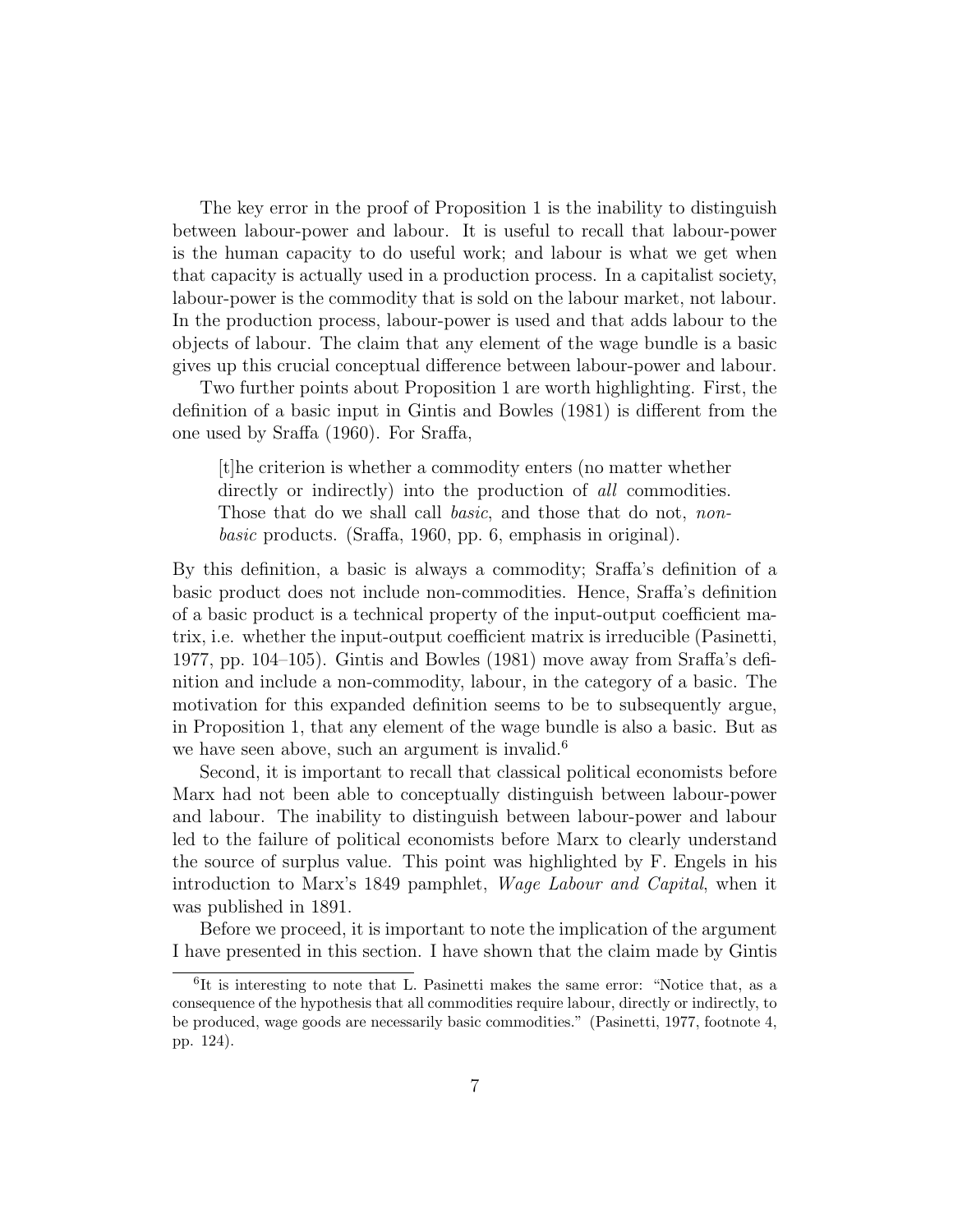and Bowles (1981) that any element of the wage bundle is a basic is false. This means that, following their definition, there is only one basic: labour. This is because labour is a direct production input into the production of all commodities.

If my critique of Proposition 1 is accepted, then it also means that Proposition 2 loses its force - because Proposition 2 requires the theoretical support of Proposition 1: if one cannot demonstrate that there exists some basic other than labour, then the claim that a basic (other than labour) can be a consistent basis of value theory is vacuous. Hence, the fact that Proposition 1 is false nullifies the whole chain of claims that comprise the CTV. While I note this to draw attention of the reader, I will nonetheless proceed to develop a critique of a key component of Proposition 2 in this paper, viz. the claim that commodities can be exploited. I do so for two reasons. First, the claim about commodity exploitation has been presented in the literature as a stand-alone result and is often referred to as the commodity exploitation theorem.

Marx believed that labour power was the commodity which produced a surplus under capitalism. In this appendix I show that one can define embodied value in terms of any commodity numeraire, with the result that the technology is productive if and only if each commodity is exploited when it is taken as numeraire. Steel is exploited if the steel value embodied in a unit of steel is less than one. Labour power is not special in having this property. (Roemer, 1982, Appendix 6.1, pp. 186)

Hence, a critical engagement with this part of the second proposition is called for irrespective of the status of Proposition 1. Second, Proposition 2 highlights another conceptual flaw that animates attempts to construct any CTV: the inability to distinguish between labour-power and all other commodities.

### 4 A Critique of Commodity Exploitation

In this section, I will first evaluate the validity of the claim that commodities can be exploited by working with a simple example discussed in Gintis and Bowles (1981, pp. 19) where the economy produces 2 commodities. In the following sub-section, I will discuss a more general version of the same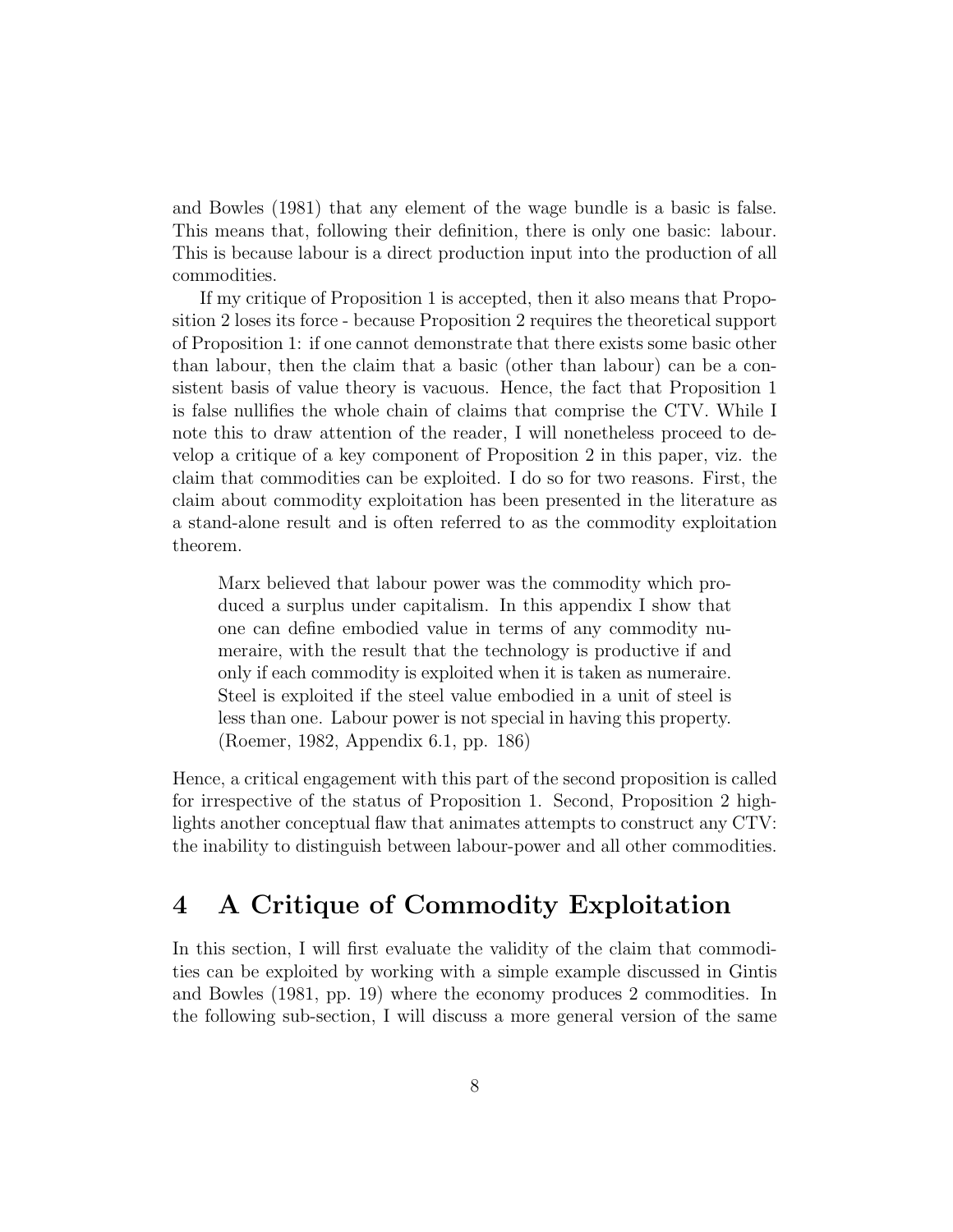claim that is presented in Roemer (1982, Appendix 6.1). I will highlight the conceptual error in both versions of the argument.

#### 4.1 Commodity Value: A 2-Commodity Economy

#### 4.1.1 The Set-up

The economy in this example has two goods, food  $(F)$  and jewelry  $(J)$ , where F is a basic and J is not. The technology for producing the two goods are specified as follows:

Food is used to produce all goods, and is in the wage bundle, while jewelry is consumed only by nonworkers and is not used in production (i.e. it is not a basic). Specifically, suppose 1/2 bushel of F and  $1/2$  hour of labour are used to produce one bushel of F, and 1/2 bushel of food is in the wage bundle. Also suppose 1/4 bushel of food and one hour of labour is used to produce one unit of J. (Gintis and Bowles, 1981, pp. 19).

#### 4.1.2 Labour Values: Definition and Two Intuitions

Let  $\Lambda_F$ ,  $\Lambda_J$  and  $\Lambda_{LP}$  represent the labour values of food, jewelry and labourpower. From the specification of the technology for producing F and J, and the fact that the real wage bundle contains 1/2 units of food, we see that their labour values must be determined by the following equations,

$$
\frac{\Lambda_F}{2} + \frac{1}{2} = \Lambda_F,\tag{1}
$$

and

$$
\frac{\Lambda_F}{4} + 1 = \Lambda_J,\tag{2}
$$

and

$$
\Lambda_{LP} = \frac{\Lambda_F}{2}.\tag{3}
$$

On solving the three equations, (1), (2), and (3), we get:  $\Lambda_F = 1, \Lambda_J =$  $5/4, \Lambda_{LP} = 1/2$ . Thus, the labour value of food is 1, the labour value of jewelry is 5/4, and the labour value of labour-power is 1/2.

These equations capture two different intuitions about the concept of labour value. The first intuition is what I will call the 'embodied substance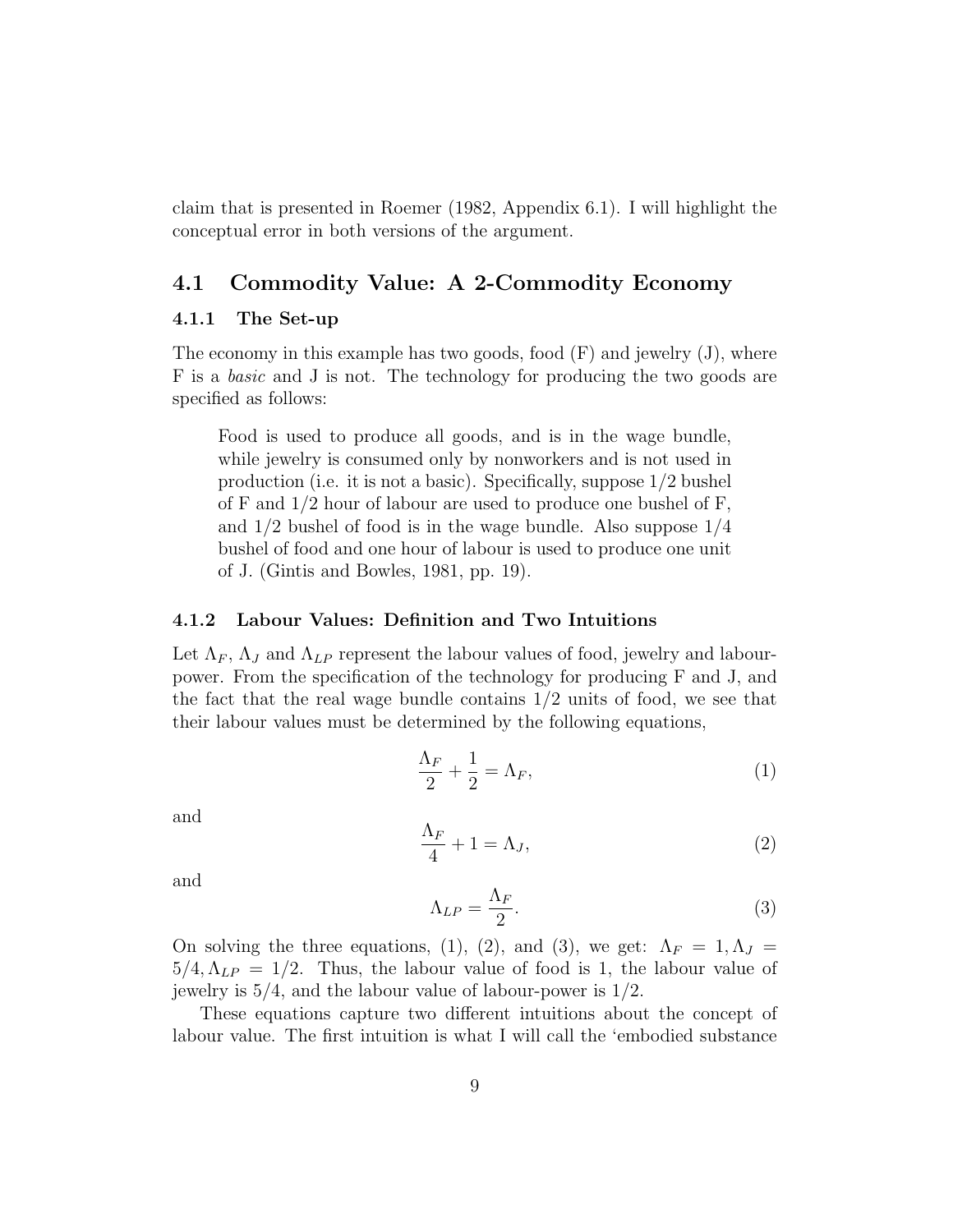of value' intuition. It comes from the idea that the labour value of one unit of any commodity is the total magnitude of labour embodied in one unit of the commodity, and that the latter is the sum of the direct and indirect amounts of labour needed to produce it (Steedman, 1977, pp. 40). For instance, in (1), the labour value of one unit of  $F$ ,  $\Lambda_F$ , is the sum of the amount of direct labour,  $1/2$ , and the amount of indirect labour,  $\Lambda_F/2$ , used in the production of 1 unit of F. The same logic holds for the equation determining the value of jewelry,  $\Lambda_J$ , in (2). Finally, the value of labour-power,  $\Lambda_F/2$ , is equal to  $\Lambda_F/2$ because the wage bundle has  $1/2$  units of F. The implicit understanding is that in the production of labour-power, value accounting will only include the indirect input, food  $(F)$ , because the labour that is used in the production of labour-power falls outside the domain of capitalist commodity production.

A different intuition is also embedded in the above equations (1), (2) and (3) that I would like to call a 'value transferred and value added intuition'. According to this intuition, the value of one unit of the output is equal to the sum of the value transferred by the non-labour inputs used up and the value added by labour in producing one unit of the commodity (Marx, 1992, Chapter 8). For instance, in the production of  $F$ , the non-labour input transfers  $\Lambda_F/2$  units of value and the labour input (i.e. use of labour-power) adds 1/2 units of value. This second intuition is important because it allows us to clearly see the source of surplus value. The value added by labour-power is larger than the value of labour-power, and this difference is the source of surplus value. For instance, in the production of food, the value added by labour-power is  $1/2$ , but the value of labour-power is  $\Lambda_{LP}/2$ . Hence, the surplus value generated in the production of food is given by  $(1/2 - \Lambda_{LP}/2)$  = 1/4. The same intuition applies to the equation determining the value of jewelry, i.e. (2).

#### 4.1.3 Food Values: First Intuition

Let us now follow Gintis and Bowles (1981) and use food as the substance of value. We can do so, according to Gintis and Bowles (1981), because food is a basic, i.e. it is used directly or indirectly in producing all commodities. This means that we can meaningfully define the value of all commodities in terms of food. Let  $\mu_F, \mu_J, \mu_{LP}$  denote the F-value (food value) of food, jewelry and labour-power, respectively.

According to the first intuition discussed above, the F-value of any commodity is the sum of the direct and indirect amounts of food used in pro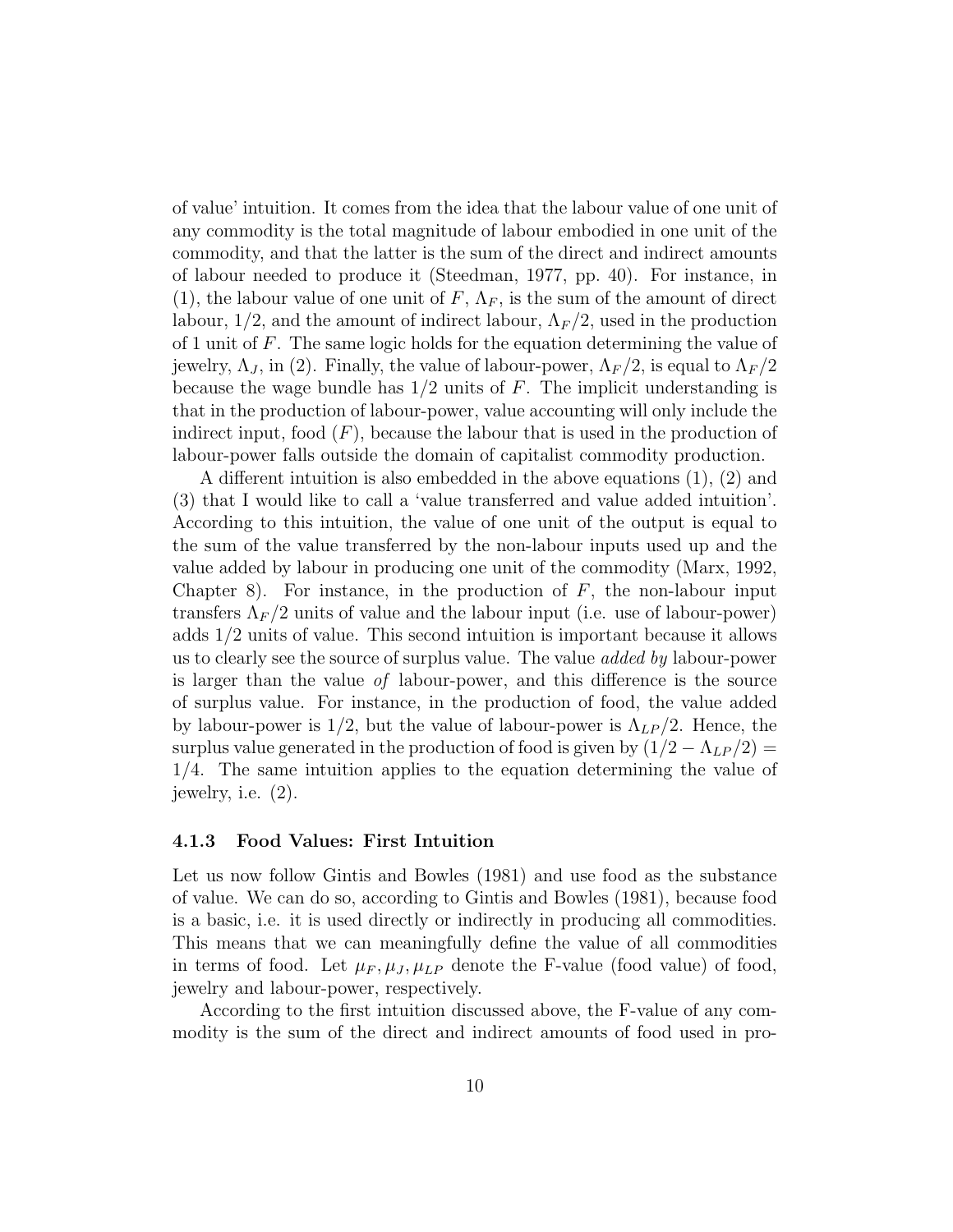ducing 1 unit of the commodity. Using the technology for food production given above, we can implement this definition through the following value determination equation for food as,

$$
\frac{1}{2} + \frac{\mu_{LP}}{2} = \mu_F.
$$
 (4)

Here the direct input of food is  $1/2$  and the indirect input of food is  $\mu_{LP}/2$ . In a similar way, we can implement the definition of the food value of jewelry, using information about the technology of jewelry production, as,

$$
\frac{1}{4} + \mu_{LP} = \mu_J.
$$
 (5)

Since the wage bundle has  $1/2$  bushel of food, we finally get the value equation for labour-power as,

$$
\mu_{LP} = \frac{1}{2}.\tag{6}
$$

Solving the three equations in (4), (5) and (6), we get  $\mu_F = 3/4, \mu_J = 3/4$ , and  $\mu_{LP} = 1/2$ . Thus, we see that the F-value of every commodity is a positive number. Moreover, these calculations show that the F-value of food is less than 1 (because  $\mu_F = 3/4$ ). This is interpreted by Gintis and Bowles (1981, pp. 19) as demonstrating that food (the basic input, in this case) is exploited. To complete their argument, Gintis and Bowles (1981) show that a positive profit rate is implied by and implies positive exploitation of the basic commodity. But that demonstration is not relevant for my argument. I want to look critically only at the argument that has apparently demonstrated that 'food' is exploited. To do so, I will return to the calculation of F-values and look at the equations determining F-values of commodities using the second intuition.

#### 4.1.4 Food Values: Second Intuition

Let us start with the equation for the determination of the F-value of food given in (4):  $1/2 + \mu_{LP}/2 = \mu_F$ . Let us look at the left hand side (LHS) of this equation from the perspective of value transferred and value added. Since 1/2 units of food is used as an input, and since each unit of food has F-value of  $\mu_F$ , the F-value transferred by food is  $\mu_F/2$ . Similarly, 1/2 units of labour-power is used in production. We know that each unit of labour-power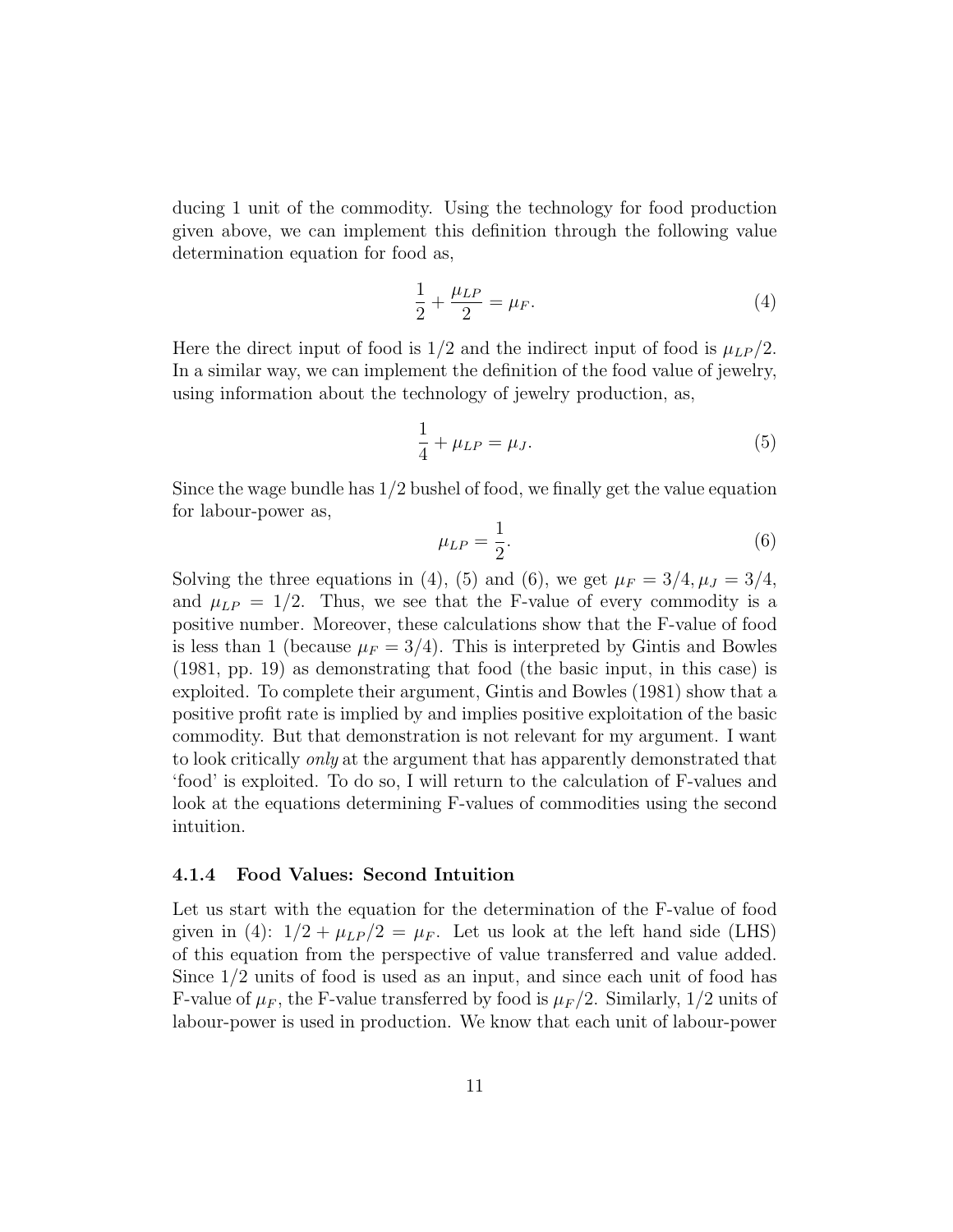has F-value of  $\mu_{LP}$ . Hence the F-value transferred by labour-power is  $\mu_{LP}/2$ . Thus, total F-value transferred by the two inputs is given by  $\mu_F/2 + \mu_{LP}/2$ .

Comparing with (4), we see the following: if we add  $1/2-\mu_F/2$  and  $\mu_F/2+$  $\mu_{LP}/2$  (total F-value transferred by the two inputs), we get the expression on the LHS of (4). This means that, in the production of food, surplus F-value of  $1/2 - \mu_F/2$  units has been generated - because this amount of F-value is in excess of the F-value transferred by both inputs. Note immediately that surplus F-value is positive if and only if  $\mu_F < 1$ . Hence, if we can show that  $\mu_F$  < 1, as was shown by Gintis and Bowles (1981) and as we have confirmed in the example above, then we are justified in claiming that surplus F-value has been generated. But the fact that  $\mu_F < 1$  does not allow us to answer the question as to which commodity is exploited. To answer that question, we need to figure out the answer to another question: does food add this surplus F-value or does labour-power add this surplus F-value? If it is the former then we would be justified in claiming that food is exploited; if it is the latter, we will not be so justified.

The first option is to argue that labour-power adds the surplus F-value. In this case, we could rearrange (4) and write it as,

$$
\frac{\mu_F}{2} + \left[ \frac{\mu_{LP}}{2} + \frac{1}{2} (1 - \mu_F) \right] = \mu_F,
$$
\n(7)

which clearly shows that the F-value added by labour-power, the term in the square bracket, is larger than the F-value of labour-power,  $\mu_{LP}/2$ . In this case, the fact that  $\mu_F < 1$  does not imply that food is exploited. In fact, in this case, since labour-power adds the surplus F-value, we are justified in asserting that labour is exploited (even though we compute values in units of food). Hence, the claim of Gintis and Bowles (1981) that  $\mu_F < 1$  implies that food is exploited is false.

The second option is to argue that food adds the surplus F-value. In this case, we could rearrange (4) and write it as,

$$
\left[\frac{\mu_F}{2} + \frac{1}{2}(1 - \mu_F)\right] + \frac{\mu_{LP}}{2} = \mu_F,
$$
\n(8)

which shows that the F-value added by food, the term in the square bracket, is larger than the F-value of food,  $\mu_F/2$ . If this is the case, then we are certainly justified in claiming that food is exploited. But it is not legitimate to claim that food adds the surplus F-value. To claim that food adds the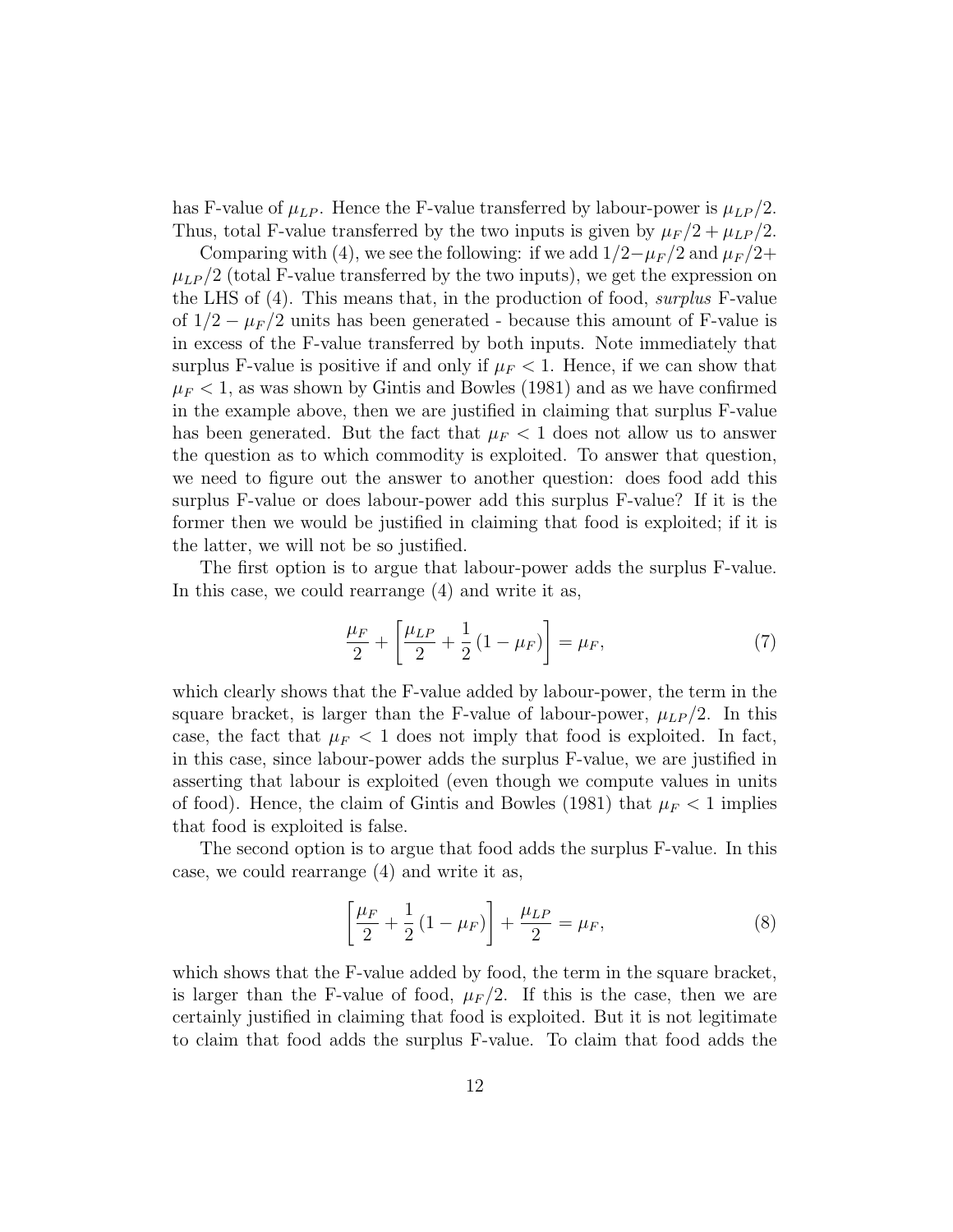surplus F-value would imply that food adds more F-value than it has. But this is absurd: food cannot add more F-value than food has. I look at this argument in greater detail in section 4.3 below. Here let us understand the nature of the error that underlies the claim that food is exploited.

In using equation (4) to claim that food is exploited, one is implicitly confounding terms, i.e. one is making a category error. Instead of attaching the surplus F-value that is generated by the use of labour-power to the commodity labour-power, we are instead attaching that surplus F-value to the commodity food. It is this confounding of terms, this category error, that generates the surprising result: food is exploited.

The same reasoning applies to the equation for determining the F-value of jewelry. To begin, note that in the production of jewelry, the F-value transferred by food is  $\mu_F/4$  and the F-value of labour-power is  $\mu_{LP}$ . With these magnitudes in mind, we can see that equation (5) can be equally written as

$$
\frac{\mu_F}{4} + \left[\mu_{LP} + \frac{1}{4} \left(1 - \mu_F\right)\right] = \mu_J
$$

and also as

$$
\[\frac{\mu_F}{4} + \frac{1}{4} (1 - \mu_F)\] + \mu_{LP} = \mu_J.
$$

In the first version, we are correctly attaching the surplus F-value,  $1/4$  –  $\mu_{LP}/4$ , to the commodity labour-power; in the second, we are incorrectly attaching the surplus F-value to the commodity food. The second version is what takes us to (5) and the claim that food is being exploited, and it is now clear why that is conceptually problematic.

#### 4.2 Commodity Value: An n-Commodity Economy

#### 4.2.1 Basic Set-up

The above argument about the conceptual problems of using commodities as the substance of value and then claiming that that commodity is exploited can be demonstrated in a more formal setting. Consider a capitalist economy with n sectors, each producing a single commodity using labour and all commodities. There are no joint products and there is no fixed capital. The technical conditions of production in each sector is taken as given and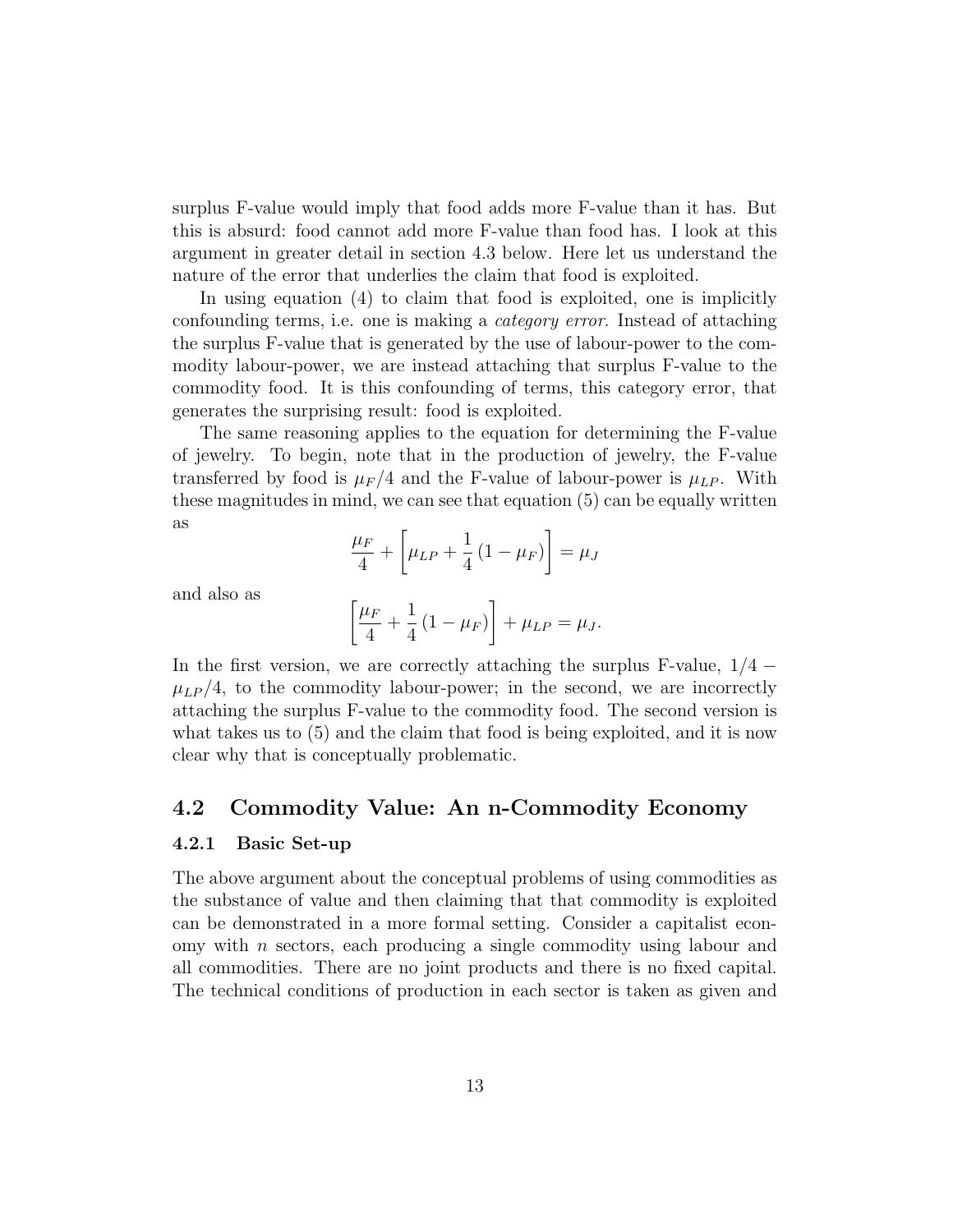is captured by the  $n \times n$  matrix of input-output coefficients,

$$
\boldsymbol{A} = \begin{bmatrix} a_{11} & a_{12} & \cdots & a_{1n} \\ a_{21} & a_{22} & \cdots & a_{2n} \\ \vdots & \vdots & \ddots & \vdots \\ a_{n1} & a_{n2} & \cdots & a_{nn} \end{bmatrix}
$$

and the corresponding  $1 \times n$  vector of direct labour inputs

$$
\boldsymbol{L} = \begin{bmatrix} L_1 & L_2 & \cdots & L_n \end{bmatrix}
$$

where  $a_{ij}$  is the physical magnitude of the *i*-th commodity used to produce 1 unit of the j-th commodity, and  $L_j$  is the quantity of direct labour used to produce 1 unit of commodity *j*. Let Let **b** denote the  $n \times 1$  vector of the real wage bundle per hour of labour-power sold, and let the augmented input matrix be defined as,

$$
\boldsymbol{M} = \boldsymbol{A} + \boldsymbol{b}\boldsymbol{L},
$$

and assume that  $M$  is nonnegative and productive, as is standard in the literature (Roemer, 1981).<sup>7</sup>

I will follow Roemer (1982) and define values in terms of commodity 1 (the commodity is called 'steel'). Let the  $1 \times (n+1)$  vector,

$$
\boldsymbol{\mu} = \begin{bmatrix} \mu_1 & \mu_2 & \cdots & \mu_n & \mu_{n+1} \end{bmatrix},
$$

denote the S-values (steel values) of all commodities, and where, in particular,  $\mu_{n+1}$  is the S-value of labour-power. Following Roemer (1982), we display the technology as follows,

$$
\mathbf{A} = \begin{bmatrix} a_{11} & a_{12} & \cdots & a_{1n} & b_1 \\ a_{21} & a_{22} & \cdots & a_{2n} & b_2 \\ \vdots & \vdots & \vdots & \vdots & \vdots \\ a_{n1} & a_{n2} & \cdots & a_{nn} & b_n \\ L_1 & L_2 & \cdots & L_n & 0 \end{bmatrix},
$$

where the first row and first column refer to steel, the chosen substance of value.<sup>8</sup> In this representation of technology, Roemer (1982) notes that

<sup>&</sup>lt;sup>7</sup>The non-negative matrix  $M$  is said to be productive if there exists a nonnegative column vector,  $x \geq 0$ , such that  $x > Mx$ . If M is productive, then  $(I - M)^{-1} > 0$ , where  $I$  is the identity matrix of the correct dimensions (Pasinetti, 1977, appendix).

<sup>&</sup>lt;sup>8</sup>This matrix is called the 'complete matrix' in Broody  $(1970)$ , as noted by Fujimoto and Fujita (2008).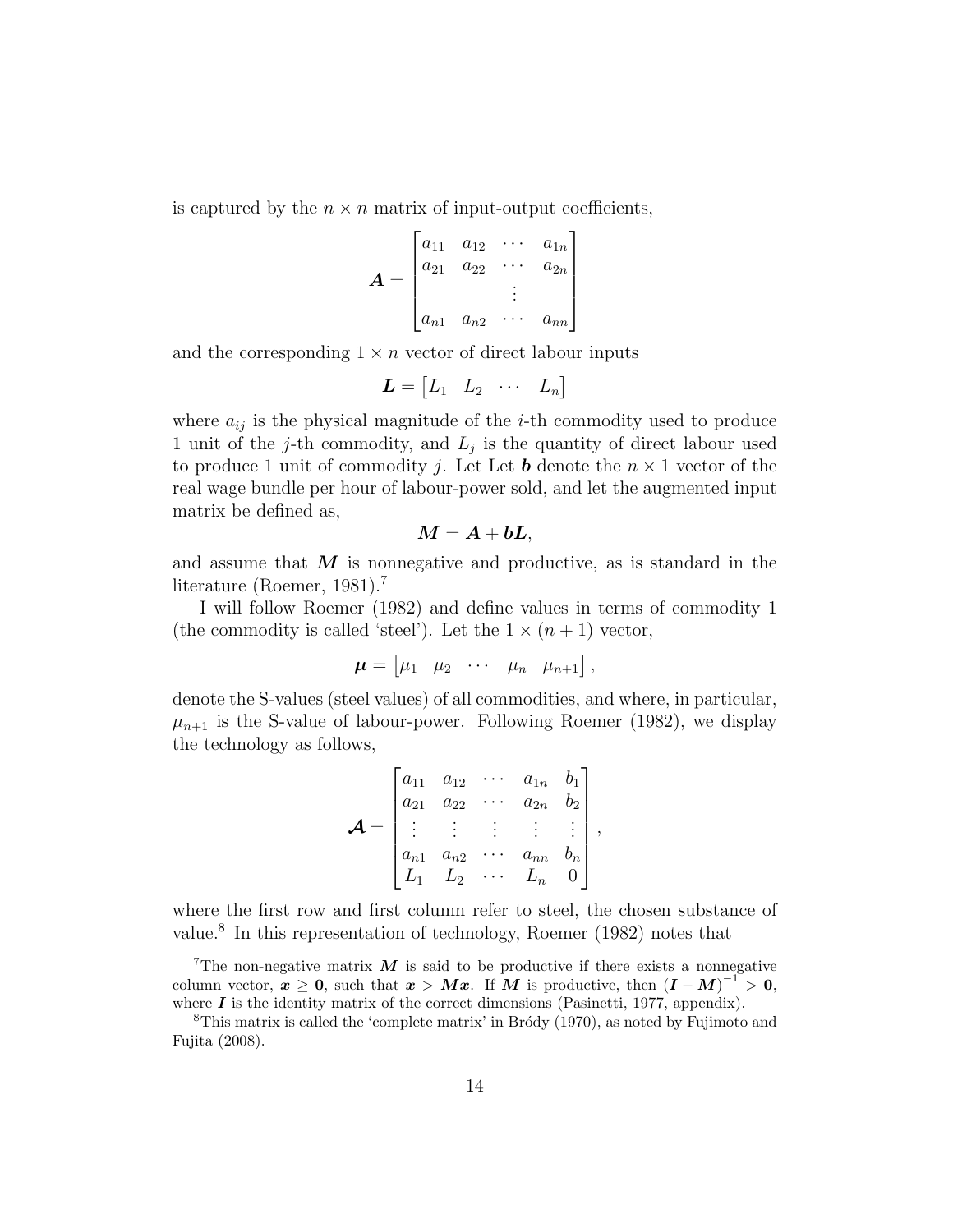[the]  $j<sup>th</sup>$  column of this array lists the inputs of all  $(n + 1)$  commodities used as inputs into production of the  $j<sup>th</sup>$  good - and this statement is true also for  $j = n + 1$ , namely, the commodity labour power. The  $i^{th}$  row lists the inputs of the  $i^{th}$  good into the various processes - and this statement is true also for  $i = n + 1$ , namely the input of labour. (Roemer, 1982, pp. 187).

In the above array, the  $(n + 1) \times (n + 1)$  entry is 0 because labour is not an input into the production of labour-power, i.e. labour-power is produced outside the framework of capitalist commodity production.

#### 4.2.2 Steel Value: First Intuition

Let us calculate S-values according to the first intuition: value of one unit of any commodity is the sum of the direct and indirect amount of steel needed to (re) produce it. For the first n commodities, we have

$$
\mu_j = a_{1j} + (\mu_2 a_{2j} + \dots + \mu_n a_{nj} + \mu_{n+1} L_j), \quad j = 1, 2, \dots, n,
$$
 (9)

where  $a_{1j}$  is the direct amount of steel and  $\mu_2 a_{2j} + \cdots + \mu_n a_{nj} + \mu_{n+1} L_j$  is the indirect amount of steel needed to produce 1 unit of the  $j$ -th commodity. For the  $n + 1$ -st commodity, i.e. labour-power, we have,

$$
\mu_{n+1} = b_1 + (\mu_2 b_2 + \dots + \mu_n b_n), \qquad (10)
$$

because the real wage bundle has  $b_1, \ldots, b_n$  amounts of the first n commodities. Bringing the  $n + 1$  equations together and writing in matrix form, we get

$$
\begin{bmatrix} \mu_1 & \mu_2 & \cdots & \mu_n & \mu_{n+1} \end{bmatrix} \begin{bmatrix} 1 & 0 & \cdots & 0 & 0 \\ -a_{21} & 1 - a_{22} & \cdots & -a_{2n} & -b_2 \\ \vdots & \vdots & \vdots & \vdots & \vdots \\ -a_{n1} & -a_{n2} & \cdots & 1 - a_{nn} & -b_n \\ -L_1 & -L_2 & \cdots & -L_n & 1 \end{bmatrix} = \begin{bmatrix} a_{11} \\ a_{12} \\ \vdots \\ a_{1n} \\ b_1 \\ \vdots \end{bmatrix}
$$

which can be used to solve for nontrivial solutions of  $\mu$  because, in general, the matrix multiplying  $\mu$  on the left hand side is invertible and the coefficient vector on the right hand side is not the zero vector.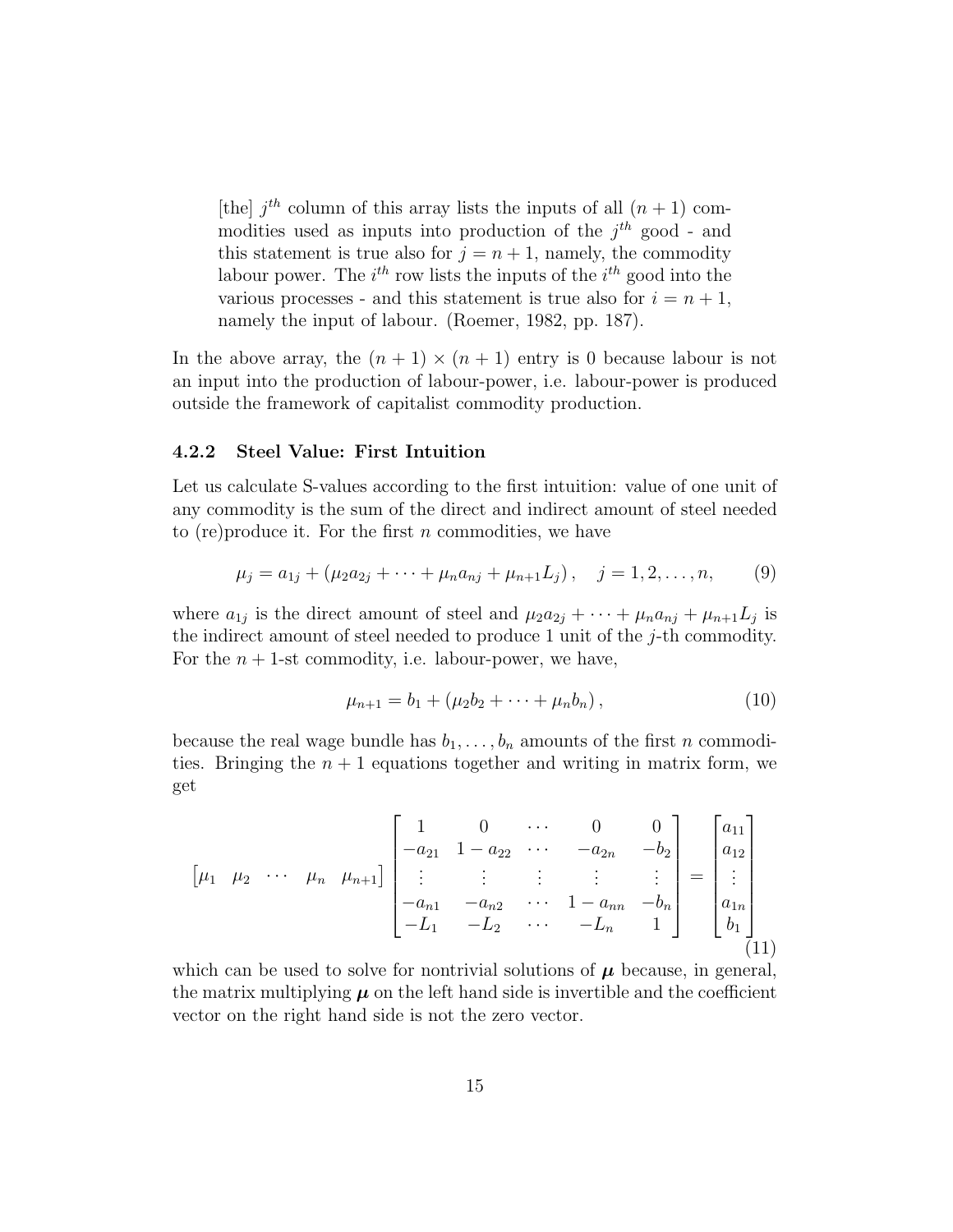One can be more specific. As long as the augmented input matrix,  $\mathbf{M} =$  $\mathbf{A} + \mathbf{b}\mathbf{L}$ , is productive, (11) has a well-defined solution given by,

$$
\tilde{\mu}_1 = (1 - \mu_1) M_{1.} (\mathbf{I} - \mathbf{M})^{-1}, \tag{12}
$$

where  $\tilde{\mu}_1$  is the  $1 \times n$  vector formed from the first n elements of  $\mu$ , the subscript 1 in  $\tilde{\mu}_1$  is meant to indicate that this vector of S-values come from implementing the first intuition about value, and  $M_1$ , is the first row of  $M$ . Moreover, one can show that  $\mu_1 < 1$ , which then leads to the claim that steel is exploited (Roemer, 1982, Appendix 6.1).

#### 4.2.3 Steel Value: Second Intuition

Let us now revisit the equations that determine S-value of commodities and look at them using the second intuition: value of one unit of the output is equal to the sum of the value transferred from the non-labour inputs used up, and value added by the use of labour-power, in producing 1 unit of the commodity. For  $j = 1, 2, ..., n$ ,  $a_{1j}$  units of the first commodity,  $a_{2j}$  amount of the second commodity, ...,  $a_{nj}$  amount of the *n*-th commodity, and  $L_j$ units of labour-power are needed to produce 1 unit of the  $j$ -th commodity. Since each unit of commodity 1 has a S-value of  $\mu_1$ ,  $a_{1j}$  units of the first commodity transfers  $\mu_1 a_{1j}$  units of S-value to the output; similarly, each unit of the second commodity has a steel value of  $\mu_2$ , so that  $a_{2j}$  amount of the second commodity transfers  $\mu_2 a_{2i}$  amount of S-value to the output, and so on. Hence, for the first  $n$  commodities, we have

$$
\mu_j = (\mu_1 a_{1j} + \mu_2 a_{2j} + \dots + \mu_n a_{nj}) + \mu_{n+1} L_j + s_j, \quad j = 1, 2, \dots, n. \tag{13}
$$

where, it is crucial to note, that  $s_j > 0$  is the surplus S-value generated in the production process, so that the S-value added by labour-power,  $\mu_{n+1}L_j + s_j$ , is greater than the S-value of labour-power,  $\mu_{n+1}L_j$ . To determine the exact magnitude of surplus S-value generated, we can compare with the LHS (9) and rearrange it as

$$
\mu_j = (\mu_1 a_{1j} + \mu_2 a_{2j} + \dots + \mu_n a_{nj}) + \mu_{n+1} L_j + a_{1j} (1 - \mu_1), \qquad (14)
$$

which, in comparison with  $(13)$ , shows that the magnitude of surplus S-value is given by  $s_j = a_{1j} (1 - \mu_1)$ . We see immediately that surplus S-value is positive if and only if  $\mu_1$  < 1. Let us ask, once again, the question as to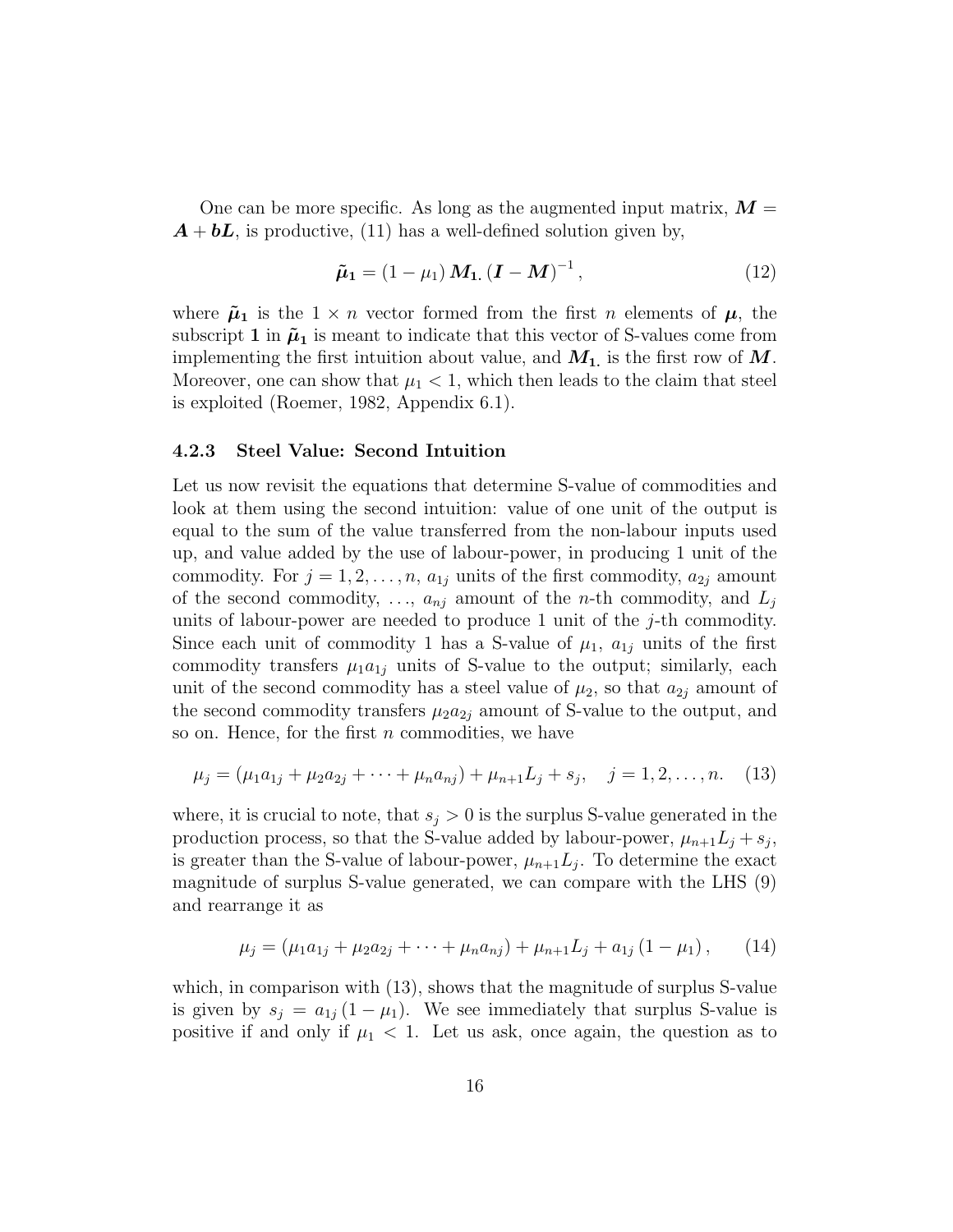which commodity adds this surplus S-value? Is it added by labour-power or is it added by steel?

If we argue that the surplus S-value is added by labour-power then we could implement the second intuition by writing (13) as,

$$
\mu_j = [\mu_1 a_{1j} + \mu_2 a_{2j} + \cdots + \mu_n a_{nj}] + [\mu_{n+1} L_j + a_{1j} (1 - \mu_1)],
$$

which shows that the S-value of 1 unit of the  $j$ -th commodity is equal to the sum of S-value transferred by the non-labour inputs,

$$
\mu_1 a_{1j} + \mu_2 a_{2j} + \cdots + \mu_n a_{nj}
$$

and the S-value added by labour-power,

$$
\mu_{n+1}L_j + a_{1j}(1 - \mu_1).
$$

In this case we see that  $\mu_1 < 1$  does not imply that steel is exploited. Since labour-power adds the surplus S-value, we are justified in claiming, instead, that labour is exploited (even though we express value in units of steel).

If, instead, we argue that the surplus S-value is added by steel, then we could reconstruct (9) by rearranging (14) as follows: instead of attaching the surplus S-value with the commodity labour-power, as we have done in (14), if we instead add it to the commodity steel, i.e.

$$
\mu_j = [\mu_1 a_{1j} + a_{1j} (1 - \mu_1)] + \mu_2 a_{2j} + \dots + \mu_n a_{nj} + \mu_{n+1} L_j, \qquad (15)
$$

we get (9), because the term in the square brackets in (15) is  $a_{1j}$ . In this case we see that  $\mu_1 < 1$  implies that steel is exploited. But this rests on the same category error that we have identified in the case of F-value: the claim that steel is exploited rests on moving the surplus S-value generated by labour-power and adding it up with the S-value transferred by steel. The same category error that I identified in Gintis and Bowles (1981) is in play in Roemer (1982, Appendix 6.1).

#### 4.3 Commodity Exploitation: Conceptual Problem

What is the conceptual problem with trying to establish commodity exploitation? As a technical matter, there is no problem with defining something called 'food value' or 'steel value' - as done by Gintis and Bowles (1981) or by Roemer (1982, Appendix 6.1). Following these scholars, one can certainly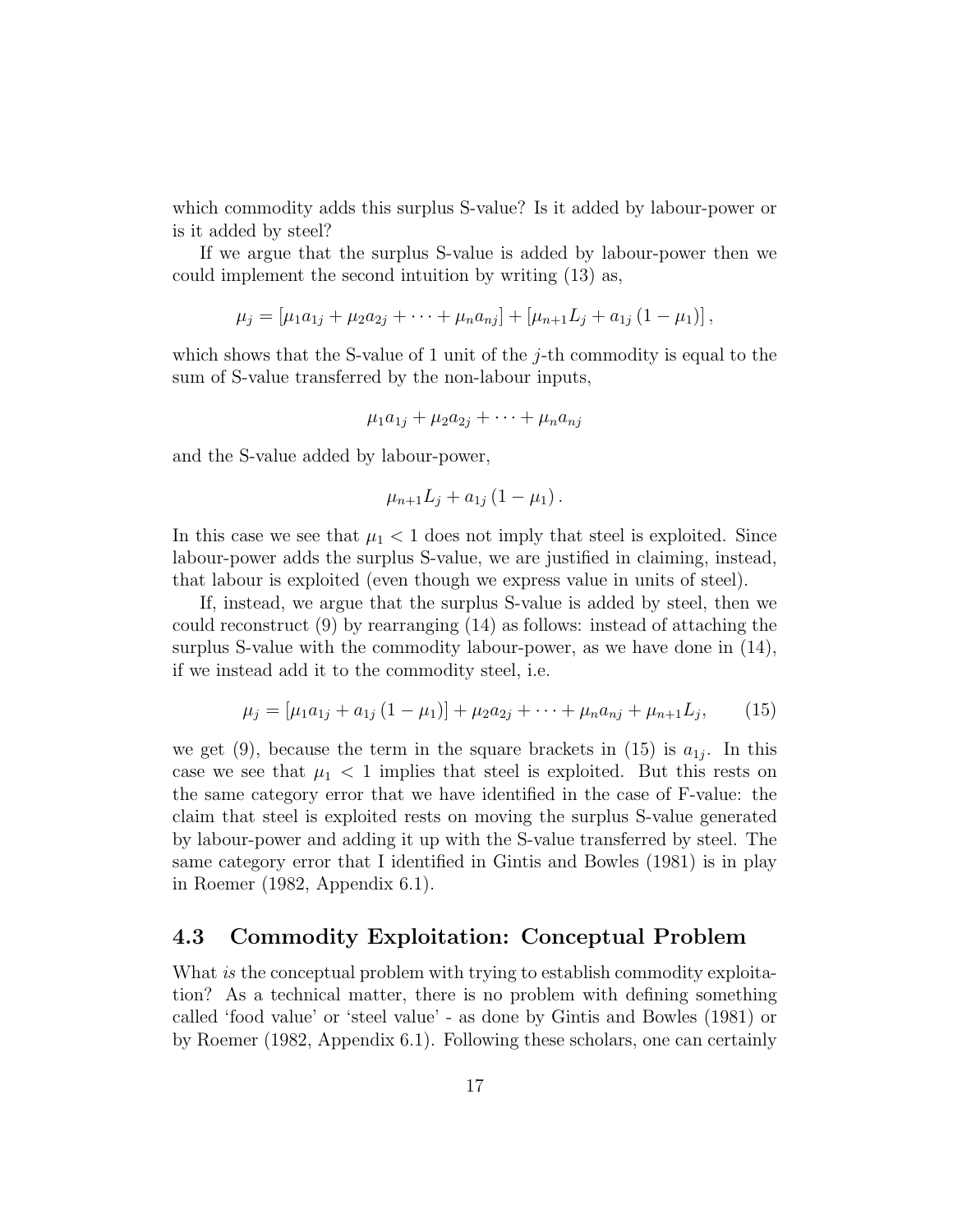define something called food value or steel value, if one so wishes. One can write equations to determine these values and show that the equation system can be solved to get a positive number for such values. One can then also demonstrate that the food (steel) value of food (steel) is less than 1. So far there is no problem - it is just a technical matter of defining an odd quantity called food (steel) value and then solving a system of equations.

When the finding that the food (steel) value of food (steel) is less than 1 is used to conclude that food (steel) is exploited, it is then that a conceptual error creeps into the argument. This is because the food (steel) value of food (steel) being less than 1 rests on positive exploitation of labour, i.e. on the fact that the food (steel) value added by labour-power is greater than the food (steel) value of labour-power. Only by an accounting trick is the surplus value generated by the use of labour-power added to the food (steel) value transferred by food (steel). Thus, even when the food (steel) value of food (steel) is less than 1, it is still labour that is exploited. Food (steel) is not exploited.

The source of this conceptual problem, as I see it, is associated with the attempt to treat labour-power symmetrically with all other commodities, i.e. to fail to distinguish between labour-power and all other commodities. Labour-power is the capacity to do useful work; labour is the outcome when that capacity is used. As a qualitative matter, no such distinction can exist for any other commodity, including food (steel). It is meaningless to try to define 'food-power' ('steel-power') as distinct from food (steel). This is because the capacity of food (steel) to be used is not distinct from the commodity food (steel) itself. Food, or any other commodity, does not have the will, consciousness or incentive to resist its use in whatsoever way its possessor wants. In the case of labour-power that is not the case. The possessor of labour-power, the worker, can and does, resist the way her employer, the capitalist, uses her labouring capacity. Hence, while it is meaningful to distinguish labour-power (the labouring capacity) from labour, it is meaningless to do so for any other commodity. And only because it is meaningful to distinguish between labour-power and labour, does it make sense to claim that there can be a difference between the value of labour-power and the value added by the use of labour-power. In the case of any commodity other than labour-power, such a claim cannot be sustained.

Gintis and Bowles (1981, pp. 7) would not agree with this argument because for them it is meaningful to define something called 'lathe-power' of the commodity lathe.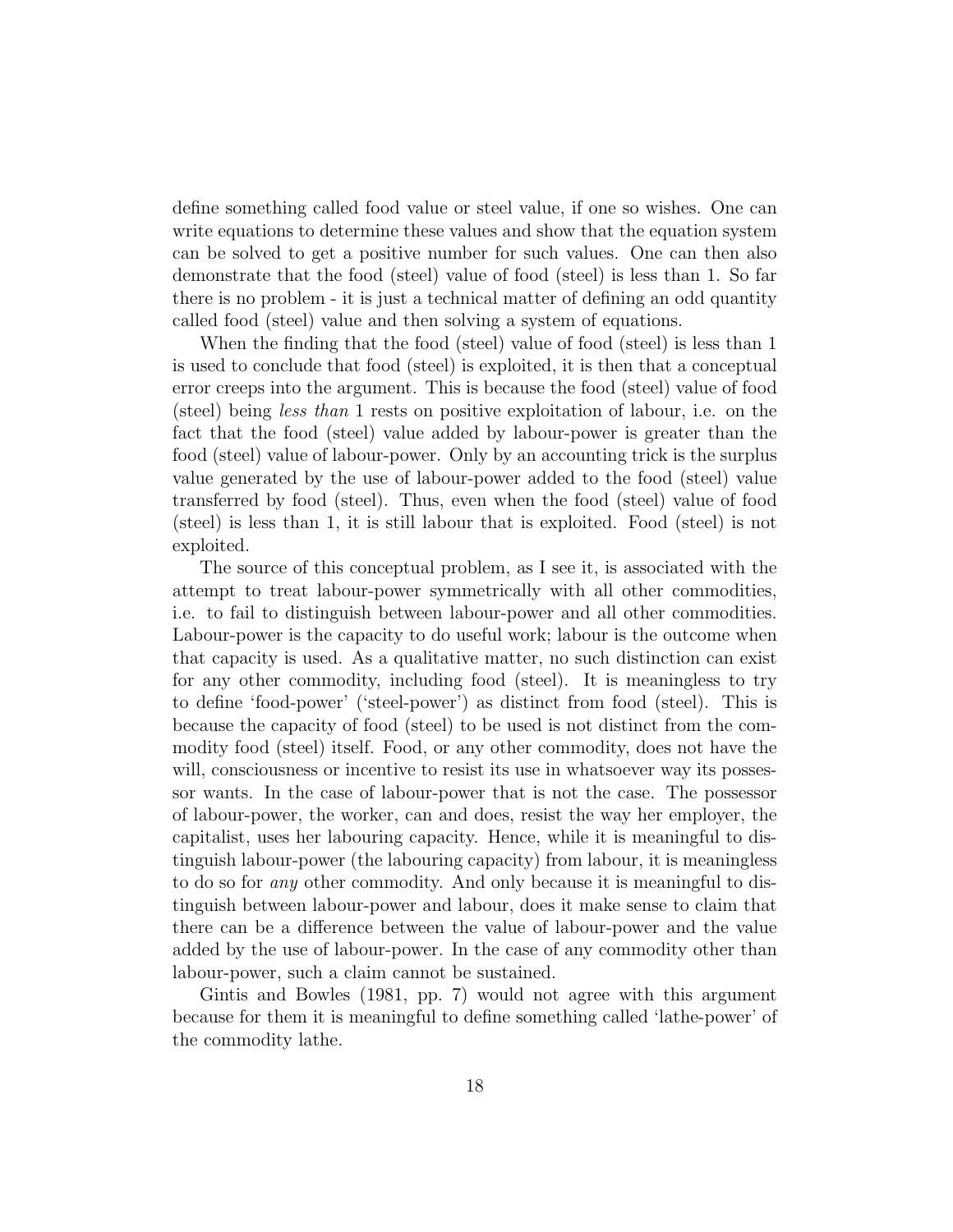But clearly every commodity has an abstract form as a commodity and a concrete form as a physical entity engaged in production. A lathe can be considered a union of lathe-power, its abstract potential to perform useful functions, and as lathing, the concrete activity of the lathe engaged in production. (Gintis and Bowles, 1981, pp. 7).

As a logical and philosophical statement, the above assertion *might be* correct. But in terms of political economy and social analysis, the difference between lathe-power and lathe only makes sense if by purchasing the former, i.e. lathepower, the capitalist does not automatically get the latter, lathing. But that is clearly impossible unless we are ready to impute consciousness and will to the lathe.

The point to note is that there is a fundamental difference between lathepower and labour-power. The difference relates to the latter being a capacity of a human being and the former being the abstract capacity of an inanimate object. The difference between a human being and an inanimate object comes from the will and consciousness possessed by the former, which is absent in the latter. Hence the attempt to use lathe-power in a parallel way to the concept of labour-power does not stand scrutiny.

From a quantitative angle, when we worked with the LTV we had used the fact that labour, the input in production, has no value, but labour-power, the commodity purchased by the capitalist, does have value, and moreover that, the value added by labour was greater than the value of labour-power. To repeat this logic in the case of food (steel), we would have to say that food (steel), as an input in production, has no food (steel) value, but food (steel), as the commodity purchased by the capitalist, does have food (steel) value. Furthermore, we would have to assert that each unit of food (steel), used as an input in production, adds more food (steel) value than the food (steel) value of each unit of food (steel) that was purchased by the capitalist. Clearly, these are absurd propositions - because we are talking about the same entity, food (steel), in both cases. No wonder then that the whole attempt to claim that commodities can be exploited leads to conceptual conundrums.

### 5 Conclusion

The Marxian labour theory of value is built on the premise that labour is the only substance of value. This understanding comes from a deeper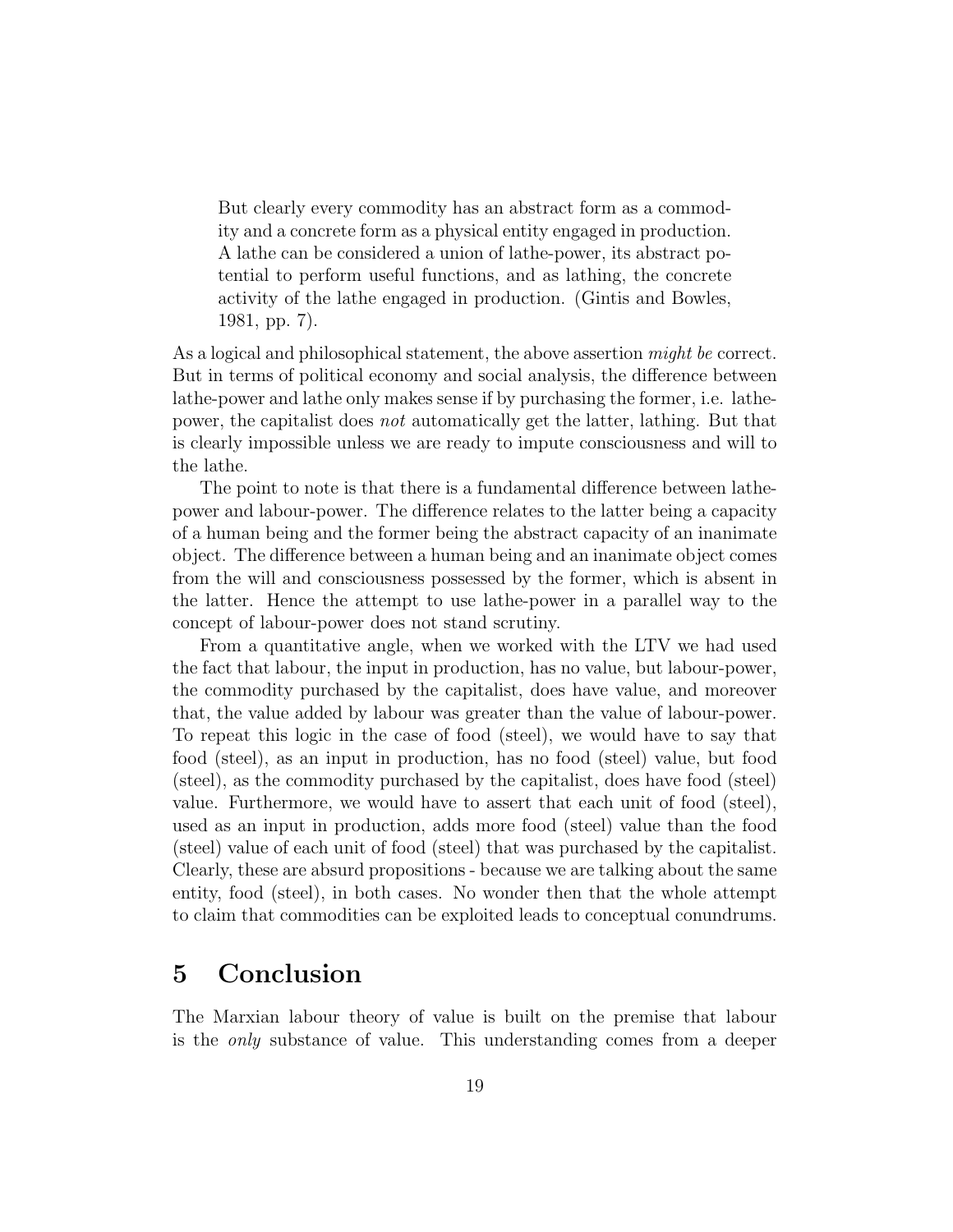understanding of the role of labour in the history of humankind, and of the role of the process of exchange in enforcing a social division of labour in a society of independent, private producers. After developing it, the labour theory of value is used by Marx to demonstrate the exploitative nature of capitalism.

A strand of Marxist thinking, which I will call Analytical Marxist for lack of a better term, developed a whole set of arguments in the 1970s and 1980s that was interpreted as raising serious doubts on the labour theory of value. One argument in this broader class of Analytical Marxist thinking advanced two claims, first, that any basic commodity can be used to construct a consistent theory of value, and second, that such a value theory will show that, in a capitalist economy, the basic commodity (which is the substance of value) is exploited (Gintis and Bowles, 1981; Roemer, 1982).

In this paper, I have argued that both claims are based on elementary conceptual flaws, and once those flaws are dealt with, the theory collapses. The conceptual flaws are: (a) the failure to distinguish labour and labourpower (which underpins the first claim); and (b) the inability to distinguish between the commodity labour-power and all other commodities (which underpins the second claim).

My argument is two fold. First, once we distinguish between labour-power and labour, it is no longer possible to demonstrate that there are basics other than labour in the sense defined by Gintis and Bowles (1981). Hence, the claim that we can construct a theory of value on the basis of some basic other than labour is no longer valid. Second, once we distinguish between labourpower (the human capacity to do useful work) and all other commodities, it is no longer possible to claim that surplus value can be generated by commodities other than labour-power. Hence, the claim that commodities are exploited becomes invalid. One way to avoid these conceptual errors is to use the Marxian labour theory of value.

## References

- Bródy, A. (1970). Proportions, Prices and Planning: A Mathematical Restatement of the Labor Theory of Value., Akadémiai Kiadó, Budapest.
- Fujimoto, T. and Fujita, Y. (2008). A refutation of the commodity exploitation theorem. Metroeconomica, 59(3):530–540.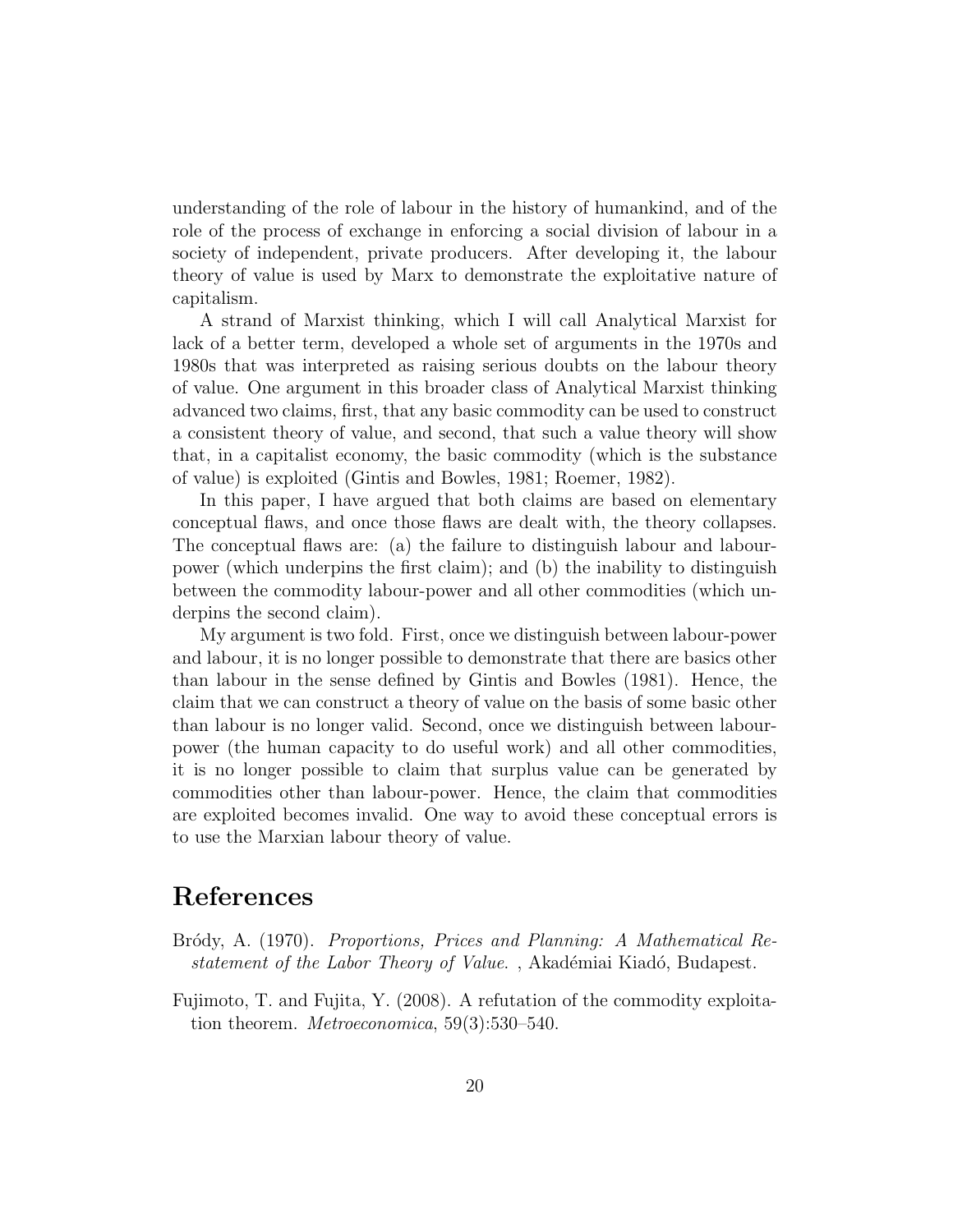- Georgescu-Roegen, N. (1966). Analytical economics. In Georgescu-Roegen, N., editor, Some Properties of a Generalized Leontief Model, pages 316– 337. Harvard University Press.
- Gintis, H. and Bowles, S. (1981). Structure and practice in the labor theory of value. Review of Radical Political Economics, 12:1–26.
- Hawkins, H. D. and Simon, H. A. (1949). Note: Some conditions of macroecnomic stability. *Econometrica*,  $17(3/4)$ :245–248.
- Marx, K. (1992). Capital: A Critique of Political Economy, Volume I. Penguin. (First published in 1867).
- Marx, K. (1993). Capital: A Critique of Political Economy, Volume III. Penguin. (First published in 1894).
- Morishima, M. (1973). Marx's Economics: A Dual Theory of Value and Growth. Cambridge University Press.
- Nikaido, H. (1968). Convex Structures and Economic Theory. Academic Press, New York, NY.
- Pasinetti, L. L. (1977). Lectures on the Theory of Production. Columbia University Press, New York, NY.
- Roemer, J. E. (1981). Analytical Foundations of Marxian Economic Theory. Cambridge University Press.
- Roemer, J. E. (1982). A General Theory of Exploitation and Class. Harvard University Press, Cambridge, MA.
- Roemer, J. E. (1985). Should marxists be interested in exploitation? Philosophy and Public Affairs, 14(1):30–65.
- Sraffa, P. (1960). *Production of Commodities By Means of Commodities:* Prelude to A Critique of Economic Theory. Cambridge University Press.
- Steedman, I. (1977). Marx after Sraffa. New Left Books.
- Yoshihara, N. (2017). A progress report on marxian economic theory: On the controversies in exploitation theory since okishio (1963). Journal of Economic Surveys, 31(2):632–659.